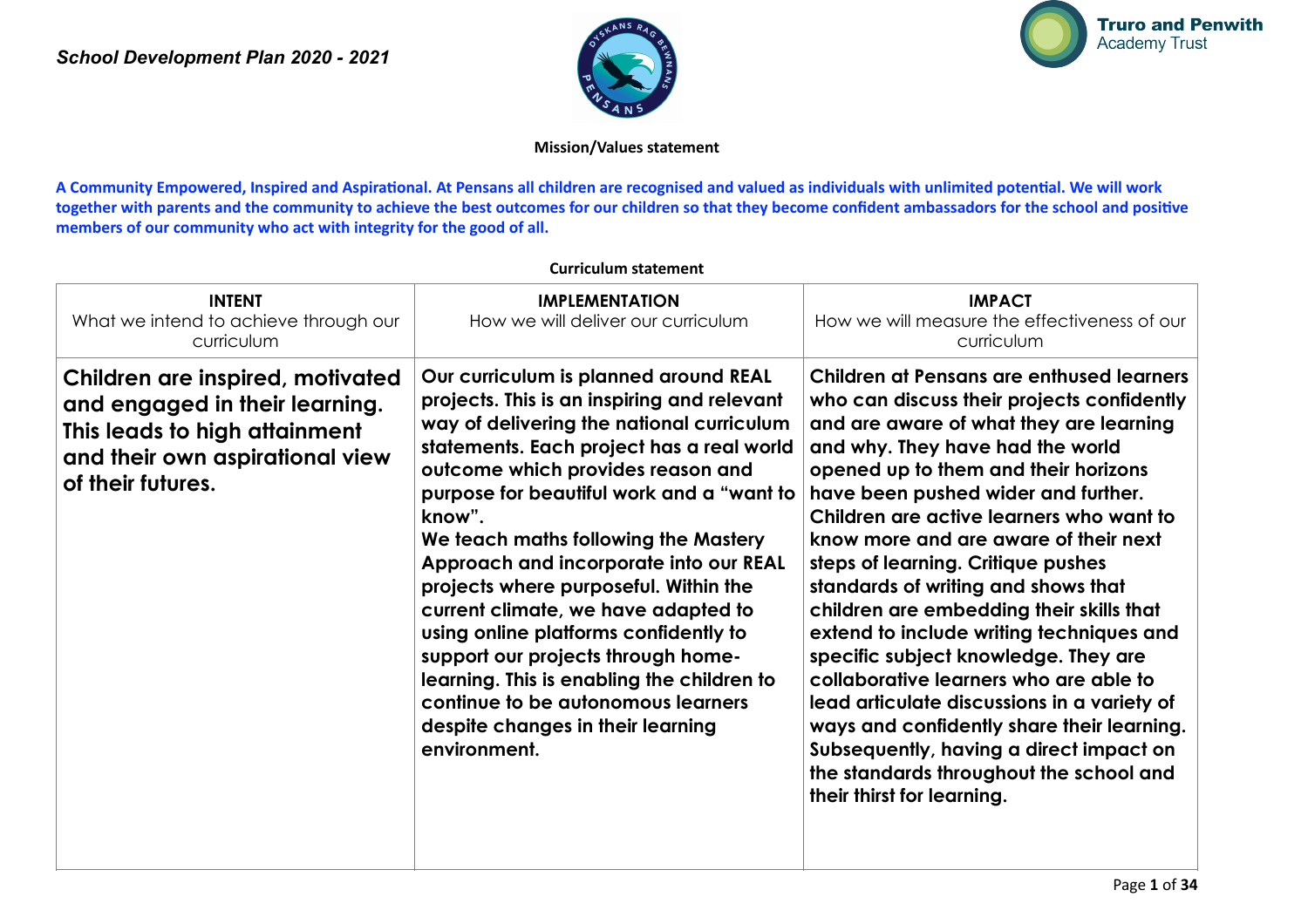

|                                                                                                     | 2019 Inspection data summary report indicates;                                                                                                                                                                                        |                        |                                                                                                                                                                                                                                                                                                                                     |                                                                                                                                                                                                 |                                                                                                                                                                     |                              |                                                                                                                                                         |                                                                                                                                                                                    |
|-----------------------------------------------------------------------------------------------------|---------------------------------------------------------------------------------------------------------------------------------------------------------------------------------------------------------------------------------------|------------------------|-------------------------------------------------------------------------------------------------------------------------------------------------------------------------------------------------------------------------------------------------------------------------------------------------------------------------------------|-------------------------------------------------------------------------------------------------------------------------------------------------------------------------------------------------|---------------------------------------------------------------------------------------------------------------------------------------------------------------------|------------------------------|---------------------------------------------------------------------------------------------------------------------------------------------------------|------------------------------------------------------------------------------------------------------------------------------------------------------------------------------------|
|                                                                                                     | KS2 attainment over time<br>KS2 progress over time                                                                                                                                                                                    |                        |                                                                                                                                                                                                                                                                                                                                     | KS1 attainment over time                                                                                                                                                                        |                                                                                                                                                                     |                              | Y1 Phonics over time                                                                                                                                    | GLD over time                                                                                                                                                                      |
| Reading<br>2017<br>2018<br>2019<br>Writing<br>2017<br>2018<br>2019<br>Maths<br>2017<br>2018<br>2019 | All<br>PP<br>$-0.7$ .<br>$-0.24$<br>$-1.27. -1.39$<br>$-2.19$<br>$-3.55$<br>PP<br>All<br>2.1.<br>$-0.98$<br>$-3.64.$<br>$-4.45$<br>$-2.03$<br>$-3.55$<br>All<br>PP<br>$-2.28$<br>$-3.5.$<br>$-0.02$<br>$-0.34.$<br>$-2.75$<br>$-1.57$ | PP<br>48%<br>PP<br>52% | Reading (nat exp+) All<br>2017 (71%).<br>63%<br>55%<br>73%<br>70%<br>2018 (75%)<br>2019 (73%)<br>67%<br>Writing (nat exp+) All<br>PP<br>61%.<br>2017 (76%).<br>46%<br>65%.<br>2018 (78%)<br>57%<br>71%<br>52%<br>2019 (78%<br>A<br>Maths (nat exp+)<br>2017 (75%).<br>54%.<br>42%<br>78%.<br>78%<br>2018 (76%)<br>69%<br>2019 (79%) | Reading (nat exp+) All<br>2017.(76%)<br>2018 (75%)<br>2019 (76%)<br>Writing (nat exp+)<br>2017 (68%)<br>2018 (70%)<br>2019 (70%)<br>Maths (nat exp+)<br>2017 (75%).<br>2018 (76%)<br>2019 (77%) | PP<br>71%<br>68%<br>73%.<br>52%<br>62%<br>69%.<br>PP<br>$A$ ll<br>68%.<br>64%<br>61%.<br>44%<br>58%<br>38%<br>PP<br>All<br>64%.<br>64%<br>73%.<br>61%<br>71%<br>73% | 2019 nat<br>data<br>2019 nat | 2017 nat 81%<br>sch 73%<br>sch 80%<br>2018 nat 82%<br>sch 78%<br>Pupil premium Phonics<br>2017 nat 81%<br>sch 70%<br>2018 nat 82%<br>sch 82%<br>sch 70% | 2017 nat 71%<br>sch 61%<br>2018 nat 72%<br>sch 65%<br>2019 nat<br>sch 50%<br>Pupil premium GLD data<br>2017 nat 54%<br>sch 62%<br>2018 nat 55%<br>sch 50%<br>2019 nat %<br>sch 50% |
|                                                                                                     |                                                                                                                                                                                                                                       |                        | 2020/21 CURRENT Identified curriculum and standards gaps                                                                                                                                                                                                                                                                            |                                                                                                                                                                                                 |                                                                                                                                                                     |                              |                                                                                                                                                         |                                                                                                                                                                                    |
|                                                                                                     | Y6                                                                                                                                                                                                                                    |                        | Y4 and Y5                                                                                                                                                                                                                                                                                                                           | Y3                                                                                                                                                                                              | Y2                                                                                                                                                                  |                              | Y <sub>1</sub>                                                                                                                                          | <b>Early Years</b>                                                                                                                                                                 |
| Reading                                                                                             | 50% of boys off<br>track, High level<br>comprehension                                                                                                                                                                                 |                        | High level comprehension<br>9 children working below                                                                                                                                                                                                                                                                                | High level<br>comprehension,<br>reading stamina                                                                                                                                                 | Recapping phonics                                                                                                                                                   |                              | Blending from cvc to cvcc<br>and ccvc                                                                                                                   | Focusing on<br>introduction of speed<br>sounds, how to hear<br>and use sounds.                                                                                                     |
| Writing                                                                                             | Writing with stamina<br>Recap use of<br>varied punctuation<br>and grammar.Using<br>higher level<br>vocabulary. Raise<br>spelling accuracy                                                                                             |                        | Writing with stamina,<br>spelling, higher level<br>vocabulary, recapping<br>use of SPAG in writing.                                                                                                                                                                                                                                 | Writing with<br>stamina.<br>spelling, higher<br>level<br>vocabulary,<br>recapping use<br>of SPAG in<br>writing.                                                                                 | Spelling and recapping<br>phonics                                                                                                                                   |                              | Matching phoneme<br>graphemes                                                                                                                           | Fine motor skills, name<br>writing, holding a<br>pencil                                                                                                                            |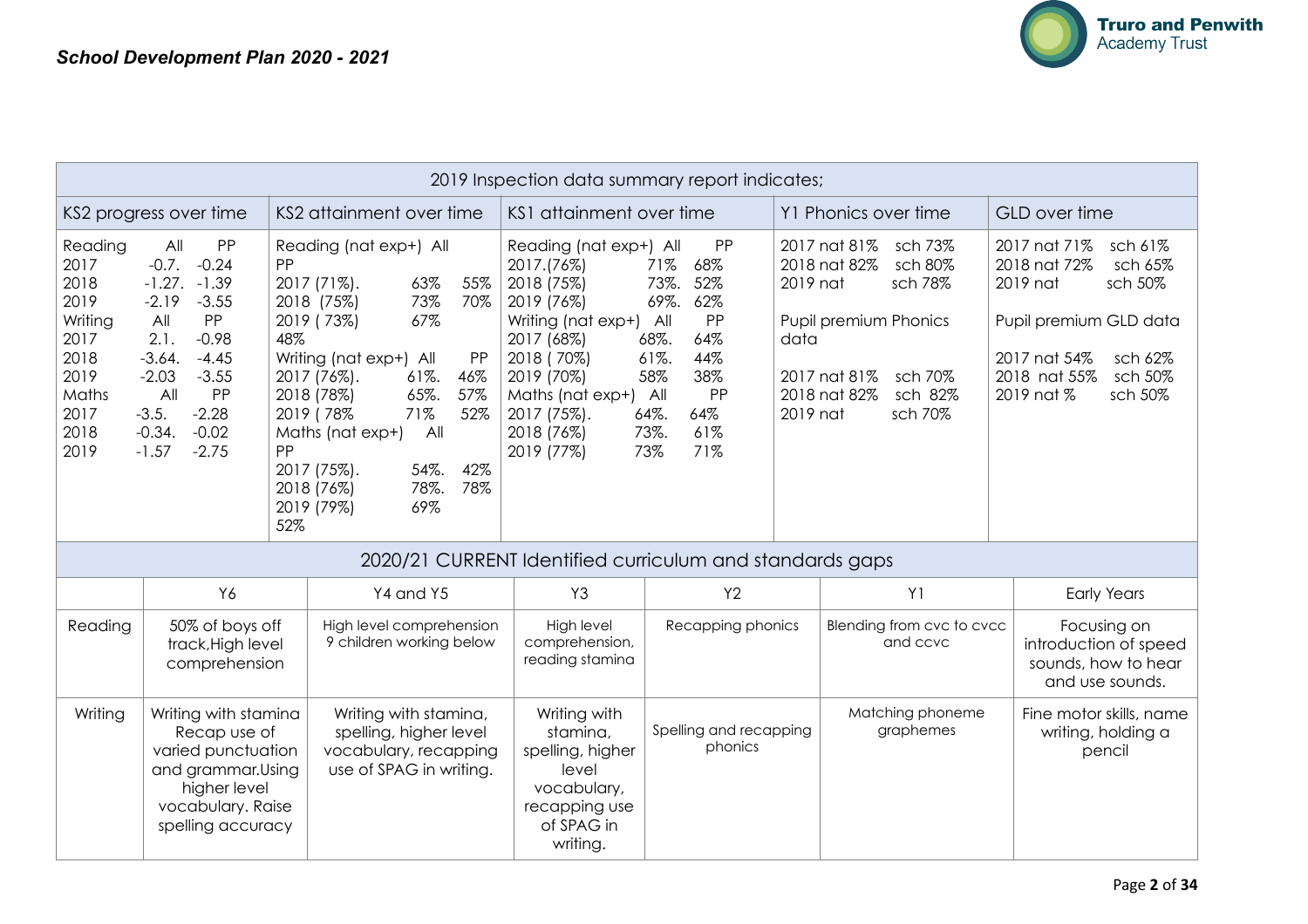

| Maths | Speed up mental<br>arithmetic skills, ratio,<br>fractions and<br>decimals. Recap<br>Shape, measures and<br>time | Speed up mental arithmetic<br>skills, ratio, fractions and<br>decimals. Recap Shape,<br>measures and time | Speed up<br>mental<br>arithmetic skills,<br>ratio, fractions<br>and decimals.<br>Recap Shape,<br>measures and<br>time. Use of<br>manipulative<br>and use of pre<br>teach | Speed up mental<br>arithmetic skills, ratio,<br>fractions and decimals.<br>Recap Shape,<br>measures and time. Use<br>of manipulative and<br>use of pre teach | Reading and writing<br>numbers beyond 10.<br>1:! Counting<br>correspondence. | Recapping sorting<br>patterns, matching<br>comparison, more/<br>less. Number<br>recognition and<br>counting |
|-------|-----------------------------------------------------------------------------------------------------------------|-----------------------------------------------------------------------------------------------------------|--------------------------------------------------------------------------------------------------------------------------------------------------------------------------|--------------------------------------------------------------------------------------------------------------------------------------------------------------|------------------------------------------------------------------------------|-------------------------------------------------------------------------------------------------------------|
|-------|-----------------------------------------------------------------------------------------------------------------|-----------------------------------------------------------------------------------------------------------|--------------------------------------------------------------------------------------------------------------------------------------------------------------------------|--------------------------------------------------------------------------------------------------------------------------------------------------------------|------------------------------------------------------------------------------|-------------------------------------------------------------------------------------------------------------|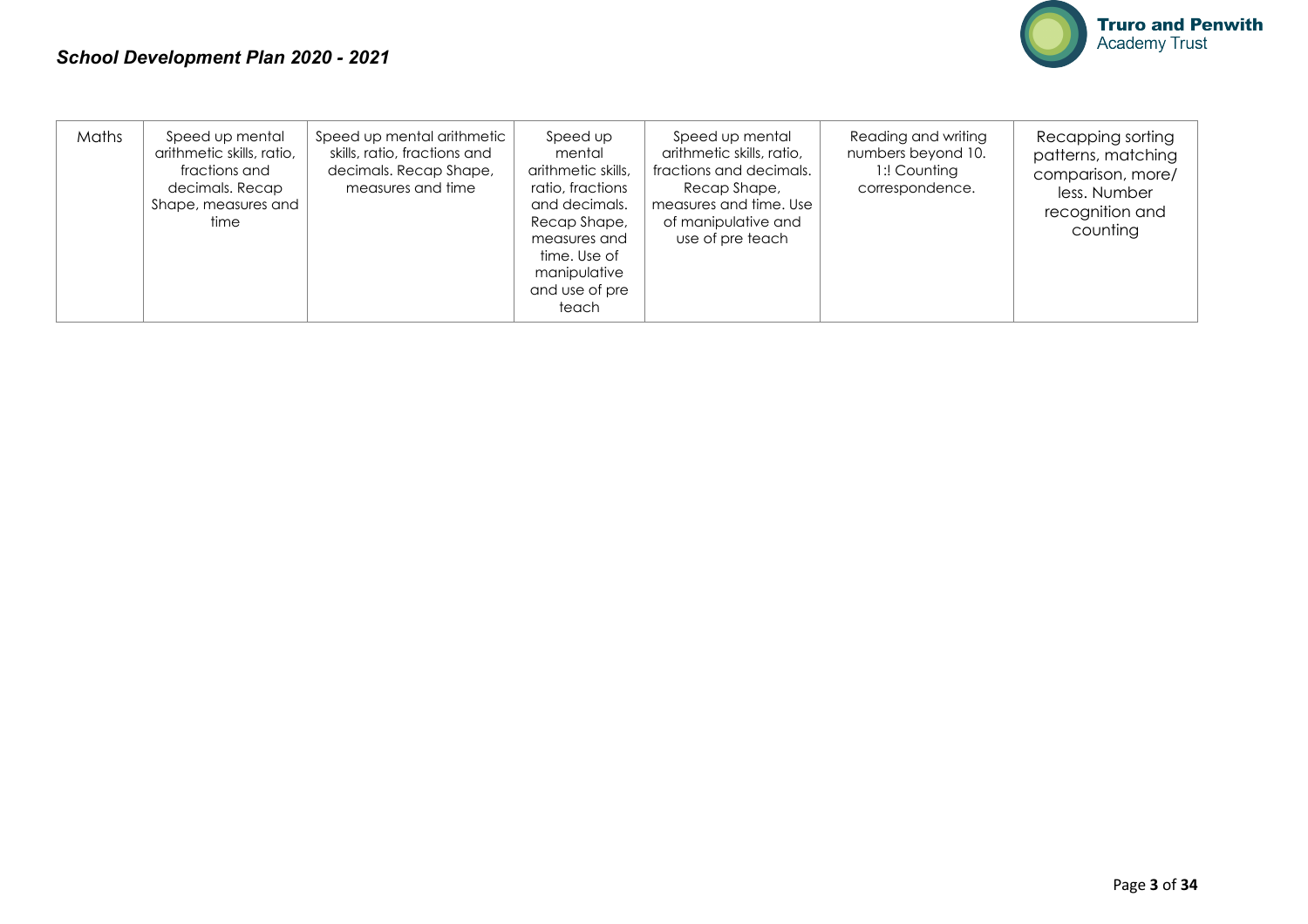

| Wider<br>curriculum | Coverage of all<br>curriculum subjects<br>are integrated into<br>our REAL projects with<br>a Past, Present and<br>Passions themes<br>covered one in each<br>term. Autumn Term-<br>REAL Project History -<br>Romans.<br>Final outcome -<br>Ancient Rome Virtual<br>experience for each<br>phase to visit and to<br>be uploaded onto<br>the school website/<br>Facebook to reach<br>further audiences-to<br>support oracy skills.<br>Use of knowledge<br>organisers to support<br>learning both in<br>school and at home. | Coverage of all<br>curriculum subjects are<br>integrated into our REAL<br>projects with a Past,<br><b>Present and Passions</b><br>themes covered one in<br>each term. Autumn Term-<br><b>REAL Project-Cornwall My</b><br>Home<br>Final outcome - Email<br>stories of Cormoran to<br><b>French Penpals</b><br>Use of knowledge organisers<br>to support learning both in<br>school and at home. | Coverage of<br>all curriculum<br>subjects are<br>integrated into<br>our REAL<br>projects with a<br>Past, Present<br>and Passions<br>themes<br>covered one in<br>each term.<br>Autumn Term-<br><b>REAL Project-</b><br>Autumn-History<br><b>Guy Fawkes</b><br>Final outcome<br>- Beautiful<br>books to take<br>home to<br>parents and<br>scarecrows to<br>left as a legacy<br>in the field and<br>KS1<br>playground.<br>Use of<br>knowledge<br>organisers to<br>support learning<br>both in school<br>and at home. | Coverage of all<br>curriculum subjects<br>are integrated into<br>our REAL projects<br>with a Past, Present<br>and Passions themes<br>covered one in each<br>term. Autumn Term-<br><b>REAL Project-</b><br>Autumn-History Guy<br>Fawkes<br>Final outcome -<br>Beautiful books to<br>take home to<br>parents and<br>scarecrows to left as<br>a legacy in the field<br>and KS1 playground.<br>Use of knowledge<br>organisers to support<br>learning both in school<br>and at home. | Coverage of all<br>curriculum subjects are<br>integrated into our<br>REAL projects with a<br>Past, Present and<br>Passions themes<br>covered one in each<br>term. Autumn Term-<br>REAL Project-Autumn-<br><b>History Guy Fawkes</b><br>Final outcome -<br>Beautiful books to take<br>home to parents and<br>scarecrows to left as a<br>legacy in the field and<br>KS1 playground.<br>Use of knowledge<br>organisers to support<br>learning both in school<br>and at home. | Coverage of all<br>curriculum subjects<br>are integrated into our<br>REAL projects with a<br>Past, Present and<br>Passions themes<br>covered one in each<br>term. Autumn Term-<br>Knowledge and<br>understanding is in<br>line.<br>What changes? |
|---------------------|-------------------------------------------------------------------------------------------------------------------------------------------------------------------------------------------------------------------------------------------------------------------------------------------------------------------------------------------------------------------------------------------------------------------------------------------------------------------------------------------------------------------------|------------------------------------------------------------------------------------------------------------------------------------------------------------------------------------------------------------------------------------------------------------------------------------------------------------------------------------------------------------------------------------------------|-------------------------------------------------------------------------------------------------------------------------------------------------------------------------------------------------------------------------------------------------------------------------------------------------------------------------------------------------------------------------------------------------------------------------------------------------------------------------------------------------------------------|---------------------------------------------------------------------------------------------------------------------------------------------------------------------------------------------------------------------------------------------------------------------------------------------------------------------------------------------------------------------------------------------------------------------------------------------------------------------------------|---------------------------------------------------------------------------------------------------------------------------------------------------------------------------------------------------------------------------------------------------------------------------------------------------------------------------------------------------------------------------------------------------------------------------------------------------------------------------|--------------------------------------------------------------------------------------------------------------------------------------------------------------------------------------------------------------------------------------------------|
|---------------------|-------------------------------------------------------------------------------------------------------------------------------------------------------------------------------------------------------------------------------------------------------------------------------------------------------------------------------------------------------------------------------------------------------------------------------------------------------------------------------------------------------------------------|------------------------------------------------------------------------------------------------------------------------------------------------------------------------------------------------------------------------------------------------------------------------------------------------------------------------------------------------------------------------------------------------|-------------------------------------------------------------------------------------------------------------------------------------------------------------------------------------------------------------------------------------------------------------------------------------------------------------------------------------------------------------------------------------------------------------------------------------------------------------------------------------------------------------------|---------------------------------------------------------------------------------------------------------------------------------------------------------------------------------------------------------------------------------------------------------------------------------------------------------------------------------------------------------------------------------------------------------------------------------------------------------------------------------|---------------------------------------------------------------------------------------------------------------------------------------------------------------------------------------------------------------------------------------------------------------------------------------------------------------------------------------------------------------------------------------------------------------------------------------------------------------------------|--------------------------------------------------------------------------------------------------------------------------------------------------------------------------------------------------------------------------------------------------|

### **SDP Priority Area 1: Quality of education, including strategic planning for recovery curriculum**

**Success Criteria**  *How will we know we have met the SDP priority?* 

The overwhelming majority of children will make good or better process and achieve in line with national expectations at the end of EYFS, KS1 and KS2. Children will confidently express their learning, through a range of media.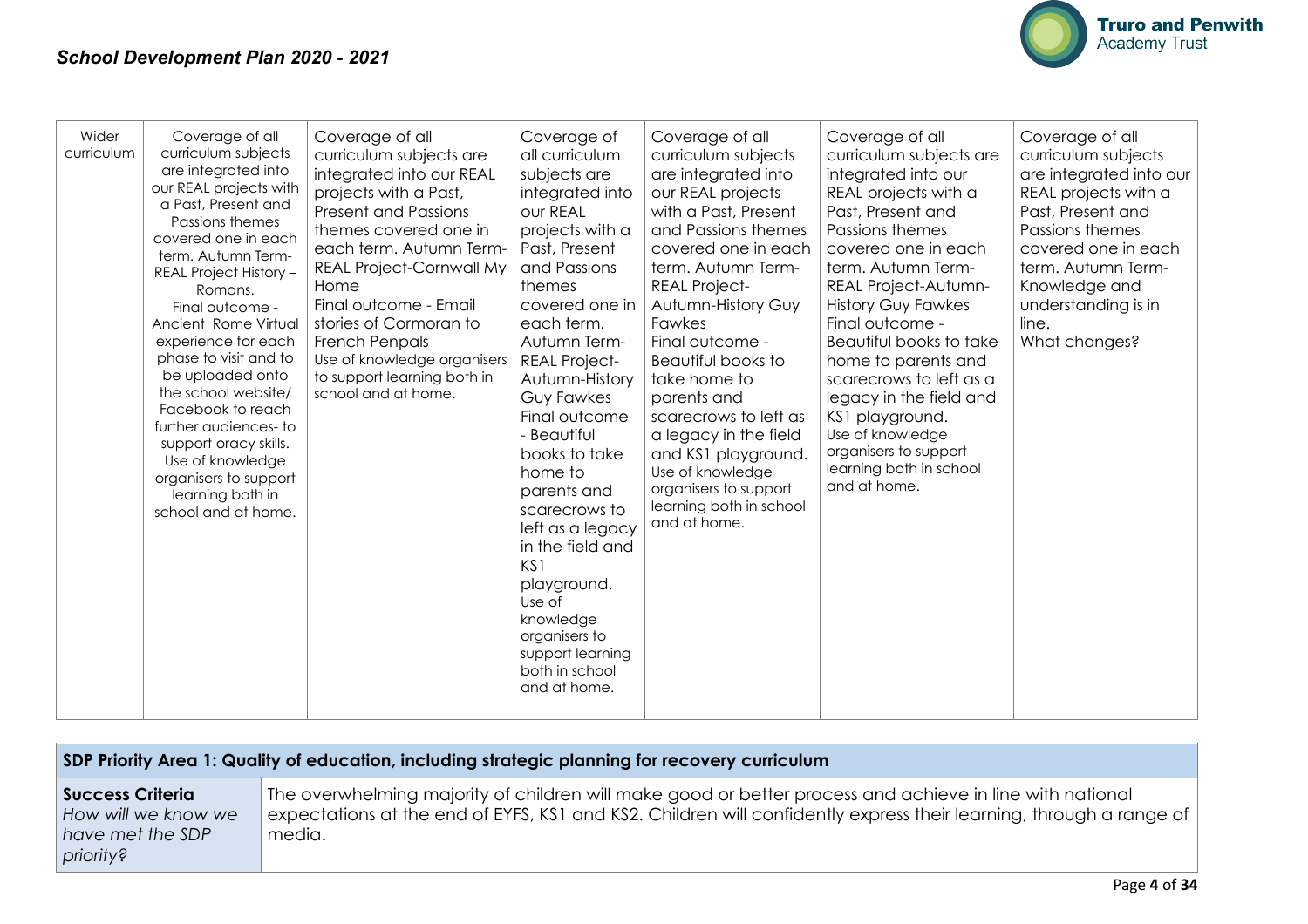

| <b>Rationale behind</b><br>Almost 60% of our children are disadvantaged. In order for them to access opportunities that will remove them from this socio economic<br>category, they need to be able to effectively process information and have the skills to access all areas of learning throughout their<br>objectives<br>lives, so that they have the same opportunities as children from non-disadvantaged backgrounds. |                                                                                                         |  |                       |                                                                                                                                                                                                                                                                                                                                     |                                                                                                                     |                                                                                                                                                                                                                                           |
|------------------------------------------------------------------------------------------------------------------------------------------------------------------------------------------------------------------------------------------------------------------------------------------------------------------------------------------------------------------------------------------------------------------------------|---------------------------------------------------------------------------------------------------------|--|-----------------------|-------------------------------------------------------------------------------------------------------------------------------------------------------------------------------------------------------------------------------------------------------------------------------------------------------------------------------------|---------------------------------------------------------------------------------------------------------------------|-------------------------------------------------------------------------------------------------------------------------------------------------------------------------------------------------------------------------------------------|
| <b>Success</b><br>criteria<br>link                                                                                                                                                                                                                                                                                                                                                                                           | <b>Objective/success</b><br>criteria                                                                    |  | <b>Responsibility</b> | Key actions to meet objective (with dates)                                                                                                                                                                                                                                                                                          | <b>Resources</b>                                                                                                    | <b>Evaluation of Impact and</b><br>evidence: different colours<br>for each term                                                                                                                                                           |
| Action<br>$H$ in<br>Literac<br>У                                                                                                                                                                                                                                                                                                                                                                                             | To develop Oracy throughout<br>the school                                                               |  | <b>ST</b>             | See Literacy Plan                                                                                                                                                                                                                                                                                                                   | EdTransform<br>training and<br>development<br>of staff                                                              |                                                                                                                                                                                                                                           |
| See<br>below                                                                                                                                                                                                                                                                                                                                                                                                                 | To use online learning platform<br>Seesaw to develop home learning<br>and parental involvement.         |  | <b>AC</b>             | Platform set up for all learners. September 2020<br>All Staff are confident users of online learning<br>platforms. November 2020<br>Audit children's access to remote learning.<br>September 2020<br>Access devices for those children in need Autumn                                                                               | Seesaw<br><b>DFE</b><br>funding                                                                                     | Children access Seesaw<br>from home on a weekly<br>basis.<br>Staff create high quality<br>learning activities online<br>Children produce high<br>quality outcomes                                                                         |
| See<br>below                                                                                                                                                                                                                                                                                                                                                                                                                 | Learning is matched to<br>the needs of individuals<br>and groups and progress<br>is rapid and sustained |  | AC and<br><b>SLT</b>  | Term 2020<br>Assessment is accurate in all areas of learning Oct<br>2020<br>Pupil progress meetings ensure that resources are<br>appropriately deployed Termly 2020/21<br>Curriculum and subject planning identifies and<br>addresses gaps in children's knowledge and<br>understanding in all areas of learning. Termly<br>2020/21 | Assessment<br>data<br>Cover for<br>Phase<br>Leaders and<br>subject<br>coordinators<br>Pupil<br>Progress<br>Meetings | Termly progress data<br><b>Pupil Progress meetings</b><br>show impact of actions for<br>identified children and<br>groups - Termly<br>Project Plans identify that<br>teaching and learning is<br>closing gaps in all subjects -<br>Termly |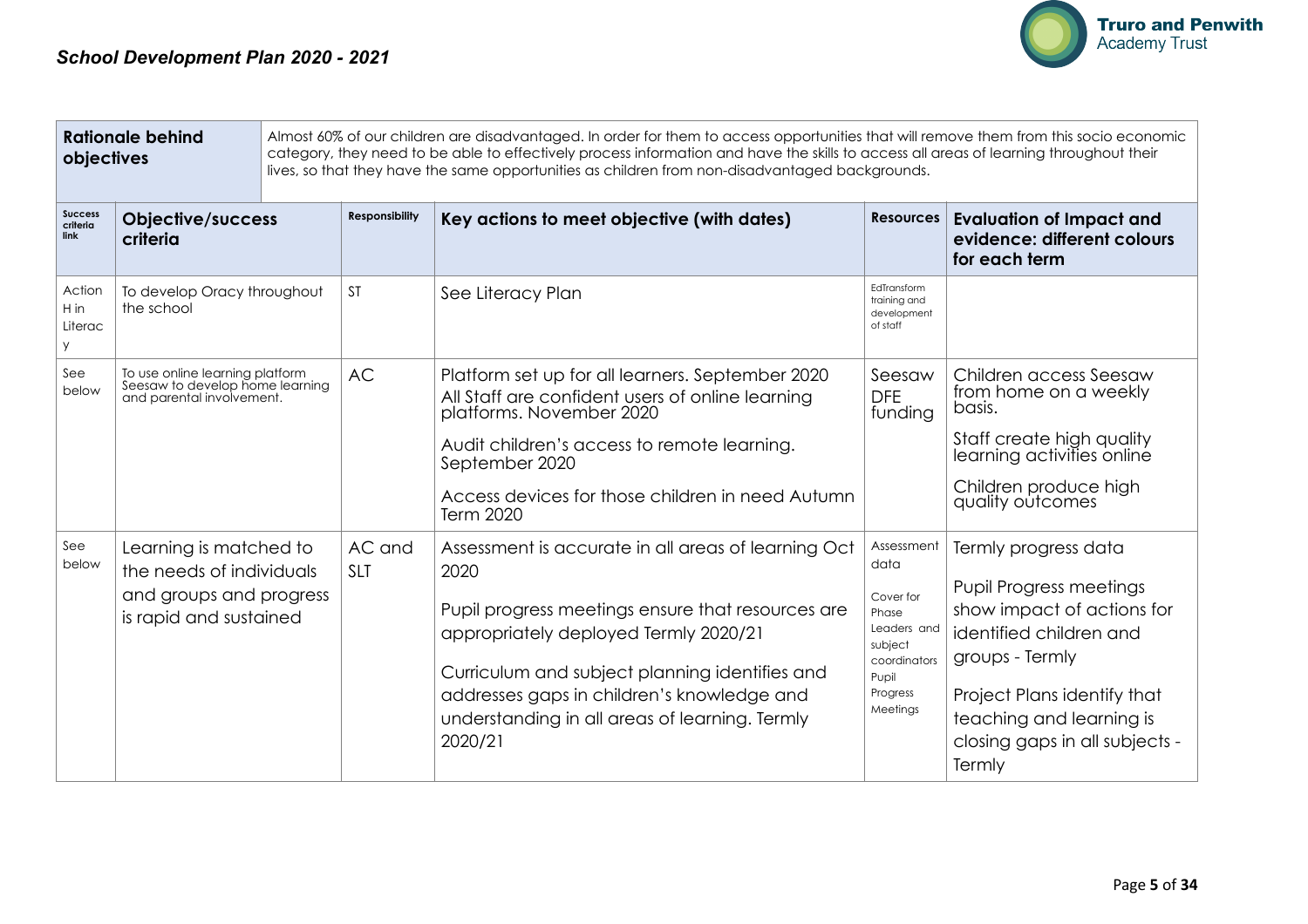

| See<br>below | Learning Walks and Book scrutinies<br>evidence high levels of<br>engagement and rapid progress  | AC and<br><b>SLT</b>     | Learning Walks target stated criteria Termly<br>Book Scrutinies target stated criteria Termly<br>Staff meetings are used to address successes and<br>areas for development                                                                       | SLT and<br>Cover<br>tor<br>Learning<br>Walks   | Children's books and other<br>media demonstrate<br>achievement in targeted<br>areas of the curriculum       |
|--------------|-------------------------------------------------------------------------------------------------|--------------------------|--------------------------------------------------------------------------------------------------------------------------------------------------------------------------------------------------------------------------------------------------|------------------------------------------------|-------------------------------------------------------------------------------------------------------------|
| See<br>below | Governors effectively<br>monitor achievement<br>and challenge HT                                | AC <sub>R</sub><br>Yates | Governors demonstrate their understanding of<br>SDP priorities through questioning at meetings<br>Governors evidence progress against identified<br>priorities through Learning Walks with SLT and<br>report at Governor Meetings                | Governor<br>Training                           | HT PM October 2020 and<br>termly                                                                            |
| See<br>below | Performance<br>Management of all staff<br>sets clear objectives that<br>are inline with the SDP | AC and<br><b>SLT</b>     | Targets in Teaching and Learning are specific and<br>measurable - clearly related to gaps identified by<br>subject leaders<br>PM targets are discussed termly at pupil progress<br>meetings and actions clearly relate to the SDP<br>priorities. | Cover<br>tor<br>meetings<br>Assessment<br>data | Teachers demonstrate that<br>their teaching and planning<br>are improving children's<br>achievement. Termly |

| <b>SDP Priority Area 2: Behaviour and attitudes</b>                        |                                                                                                                                                                                                                                                                                                                                              |  |  |  |
|----------------------------------------------------------------------------|----------------------------------------------------------------------------------------------------------------------------------------------------------------------------------------------------------------------------------------------------------------------------------------------------------------------------------------------|--|--|--|
| Success Criteria  <br>How will we know we<br>have met the SDP<br>priority? | • Attendance is in line with National Figures for all groups.<br>• Fixed term and Permanent Exclusions are reduced<br>• A consistent approach to managing behaviour is evident across the school<br>• Safeguarding procedures are robust and effective<br>• Children will access support needed earlier in their journey through the school. |  |  |  |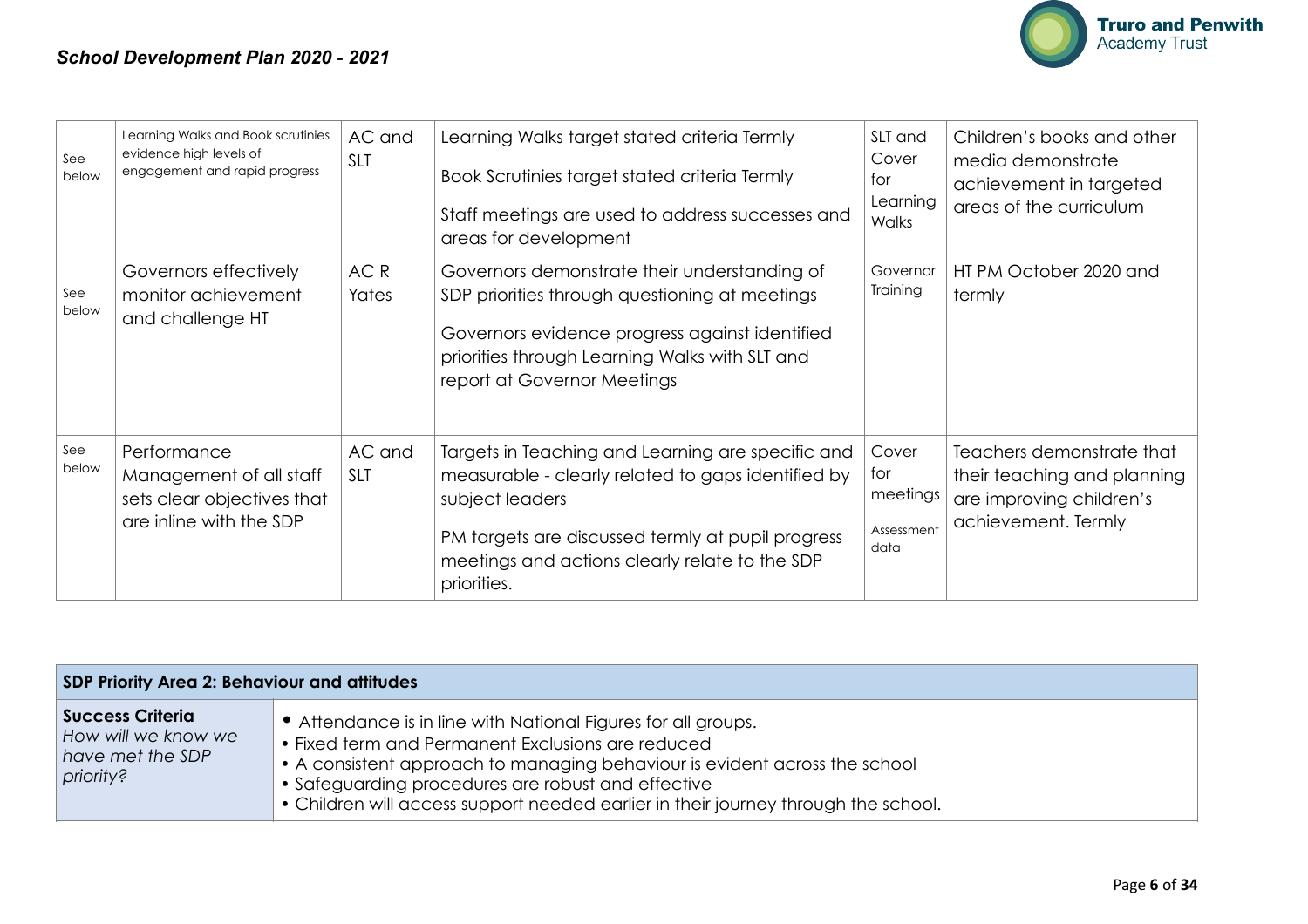

| <b>Rationale behind</b><br>objectives                                                                |                                              | All children are subject to the same expectations regarding attendance and positive learning behaviour. Their<br>safety and well being directly impacts on achievement and aspiration - in an area of high deprivation we<br>need to foster high expectations and access all support available in pursuit of this |                                   |                                                                                                                                                                               |  |  |
|------------------------------------------------------------------------------------------------------|----------------------------------------------|-------------------------------------------------------------------------------------------------------------------------------------------------------------------------------------------------------------------------------------------------------------------------------------------------------------------|-----------------------------------|-------------------------------------------------------------------------------------------------------------------------------------------------------------------------------|--|--|
| Objective/success<br>criteria                                                                        | ty                                           | Responsibili   Key actions to meet objective (with dates)                                                                                                                                                                                                                                                         | <b>Resourc</b><br>es              | <b>Evaluation of Impact and</b><br>evidence: (different colours for<br>each term)                                                                                             |  |  |
| Attendance is above<br>96%                                                                           | $AC$ , $SH$<br>and<br>Attendance<br>Governor | Review Attendance Policy - Autumn 2020<br>Review Safeguarding Officer Role to include parent<br>attendance liaison - Autumn 2020                                                                                                                                                                                  | <b>SH</b>                         | Attendance is in line with<br>National Figures for all groups.                                                                                                                |  |  |
| Fixed term and<br>permanent exclusions<br>reduced                                                    |                                              | New positive relationships and behaviour policy<br>embedded across the school. - Autumn 2020<br>SEND coordinator identifies SEMH needs in children<br>earlier and accesses support/funding Termly 2020/21                                                                                                         | AC, JA,<br>$\mathbb{C}\mathsf{S}$ | Incidents of internal/fixed term<br>and permanent exclusions are<br>reduced.<br>Parents and all stakeholders<br>are positive about the<br>children's safety and well<br>being |  |  |
| The well being team will<br>develop practice using<br>both TIS and Restorative<br>Justice Approaches | JA CS                                        | Action planning with SEND/PP lead - Autumn 2020<br>Monitoring - termly 2020                                                                                                                                                                                                                                       | AC, JA                            | Children who have TIS/<br>Restorative Justice and<br>outside agency involvement<br>will achieve expected<br>progress and attainment                                           |  |  |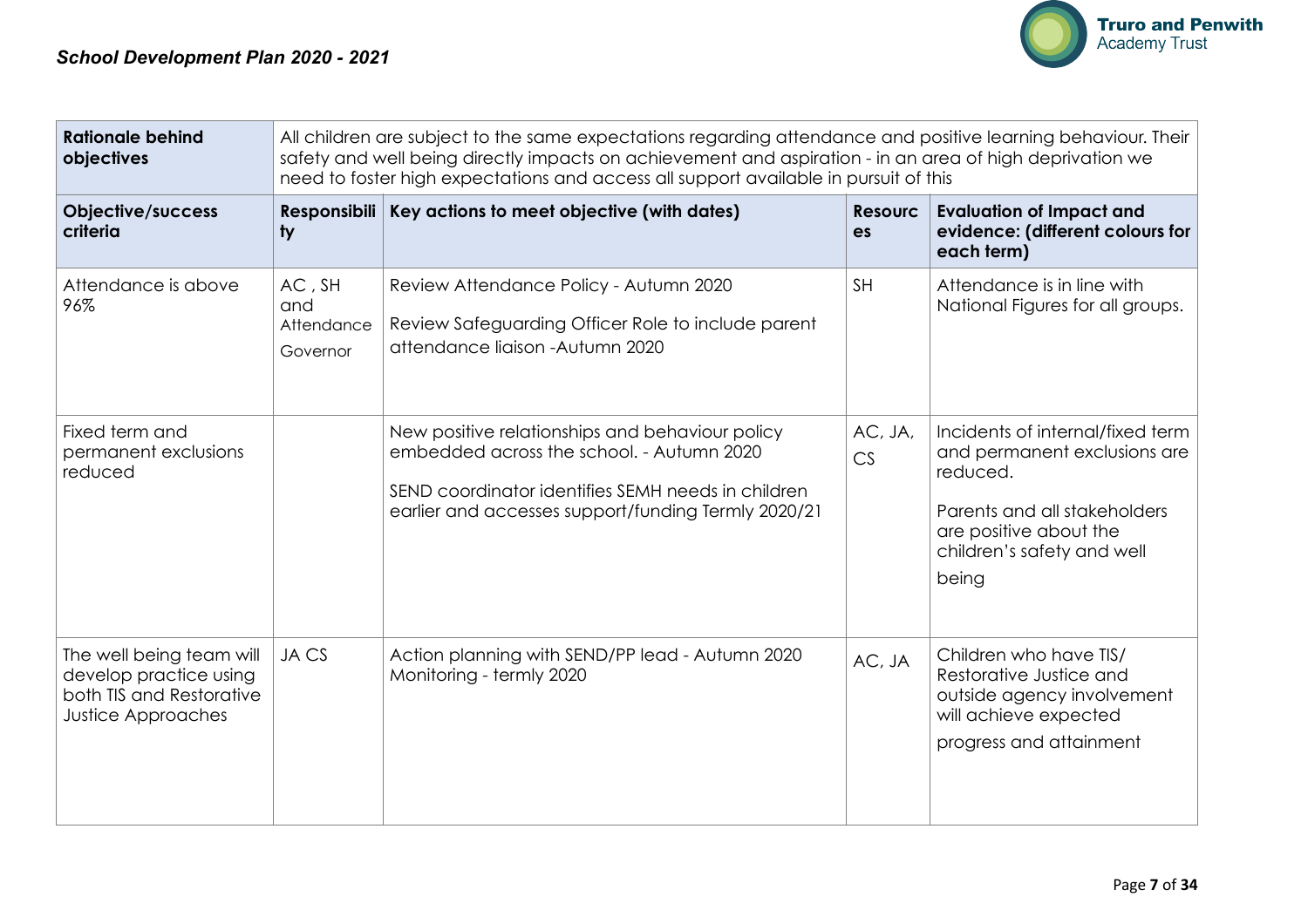

| Access and support<br>from outside agencies<br>will lead to effective<br>strategies being used to<br>support children with<br><b>SEMH</b>             | AC/JA   | Work closely with outside agencies to ensure that all<br>appropriate provision is in place in order to meet<br>specific need<br>Monitoring termly 2020                                                                                                                                                            | Children who have TIS and<br>outside agency involvement<br>will achieve expected<br>progress and attainment                 |  |  |  |
|-------------------------------------------------------------------------------------------------------------------------------------------------------|---------|-------------------------------------------------------------------------------------------------------------------------------------------------------------------------------------------------------------------------------------------------------------------------------------------------------------------|-----------------------------------------------------------------------------------------------------------------------------|--|--|--|
| To create fully inclusive<br>classrooms to meet the<br>needs of all pupils                                                                            | JA/CS   | Ensure classroom environments provide a range of<br>different spaces for learning and emotional<br>regulation, make available a broad variety of<br>resources (in mixed mediums) for all pupils to help<br>access the curriculum                                                                                  | Pupils with SEND to close the<br>attainment gap between<br>them and their peers, making<br>expected to above progress       |  |  |  |
| To develop social and<br>emotional competency                                                                                                         | JA/CS   | Ensure classroom environments and activities provide<br>a range of different oracy opportunities for<br>developing social and emotional competency and<br>make available a broad variety of resources (in mixed<br>mediums) for all pupils to help access those<br>opportunities (via "Check-ins," R.J. Sessions) | Children who have TIS/<br>Restorative Justice and outside<br>agency involvement will act with<br>autonomy and be articulate |  |  |  |
| SDP Priority Area 3: Personal development, including strategic planning for supporting wellbeing and health (specifically in relation to<br>Covid 19) |         |                                                                                                                                                                                                                                                                                                                   |                                                                                                                             |  |  |  |
| <b>Success Criteria</b><br>How will we know we<br>have met the SDP<br>priority?                                                                       |         | Staff Sickness and Absence related to mental health will be reduced.<br>Staff will use identified pathways and support.<br>Children will receive effective teaching and learning                                                                                                                                  |                                                                                                                             |  |  |  |
| <b>Rationale behind</b><br>objectives                                                                                                                 | healthy | In order that children receive high quality teaching and learning, staff need to be mentally and physically                                                                                                                                                                                                       |                                                                                                                             |  |  |  |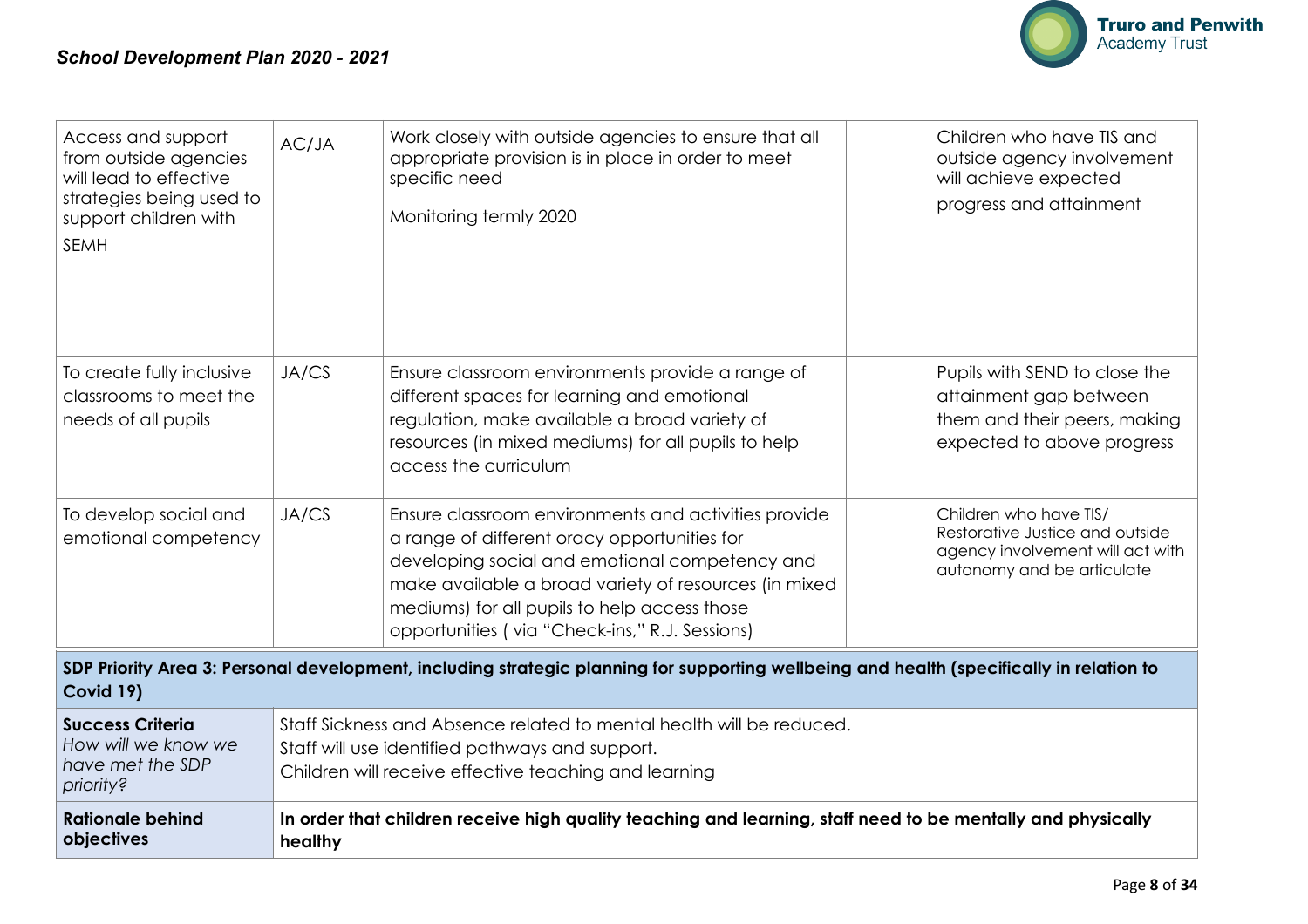

| Objective/success<br>criteria                                                                         | <b>Responsibility</b> | Key actions to meet objective (with dates)                                                                                                                                                                                                                                                                                    | <b>Resources</b>                                                                                        | <b>Evaluation of Impact and</b><br>evidence: (different colours for<br>each term)                                                      |
|-------------------------------------------------------------------------------------------------------|-----------------------|-------------------------------------------------------------------------------------------------------------------------------------------------------------------------------------------------------------------------------------------------------------------------------------------------------------------------------|---------------------------------------------------------------------------------------------------------|----------------------------------------------------------------------------------------------------------------------------------------|
| Staff understand<br>protocols in place<br>regarding suspected<br>COVID 19 infection                   | <b>AC</b>             | Risk Assessments and Protocols published, read and<br>understood by all staff. September 2020<br>Risk Assessments and protocols reviewed weekly or<br>when guidance is updated September 2020 and<br>ongoing<br>Communication Policy updated September 2020<br>Staff Sickness and Absence protocols updated<br>September 2020 | <b>TPAT</b><br>proforma<br>and H&S<br>team                                                              | All stakeholders follow<br>protocols - throughout the<br>year 2020/21<br>Risk of infection is minimised<br>throughout the year 2020/21 |
| The enhanced cleaning<br>of the school and the<br>hygiene protocols<br>remain effectively in<br>place | <b>AC</b>             | Risk Assessments and protocols are shred with all staff<br>and stakeholders September 2020 and ongoing<br>Hygiene and cleaning measures are monitored<br>September 2020 and ongoing                                                                                                                                           | <b>TPAT</b><br>proforma<br>and H&S<br>team<br>Phase<br>Leaders<br>Site<br>Supervisor<br>Head<br>Cleaner | Monitoring sheets evidence<br>enhanced cleaning.<br>Throughout the year 2020/21                                                        |
| Staff access school<br>insurance wellbeing and<br>medical support                                     | AC/CH                 | Insurance in place and staff sign posted to access<br>services September 2020 and ongoing<br>Line managers to ensure that staff access support<br>when needed September 2020 and ongoing                                                                                                                                      | SAS<br>insurance                                                                                        | Staff absence is reduced or<br>limited Termly 2020/21                                                                                  |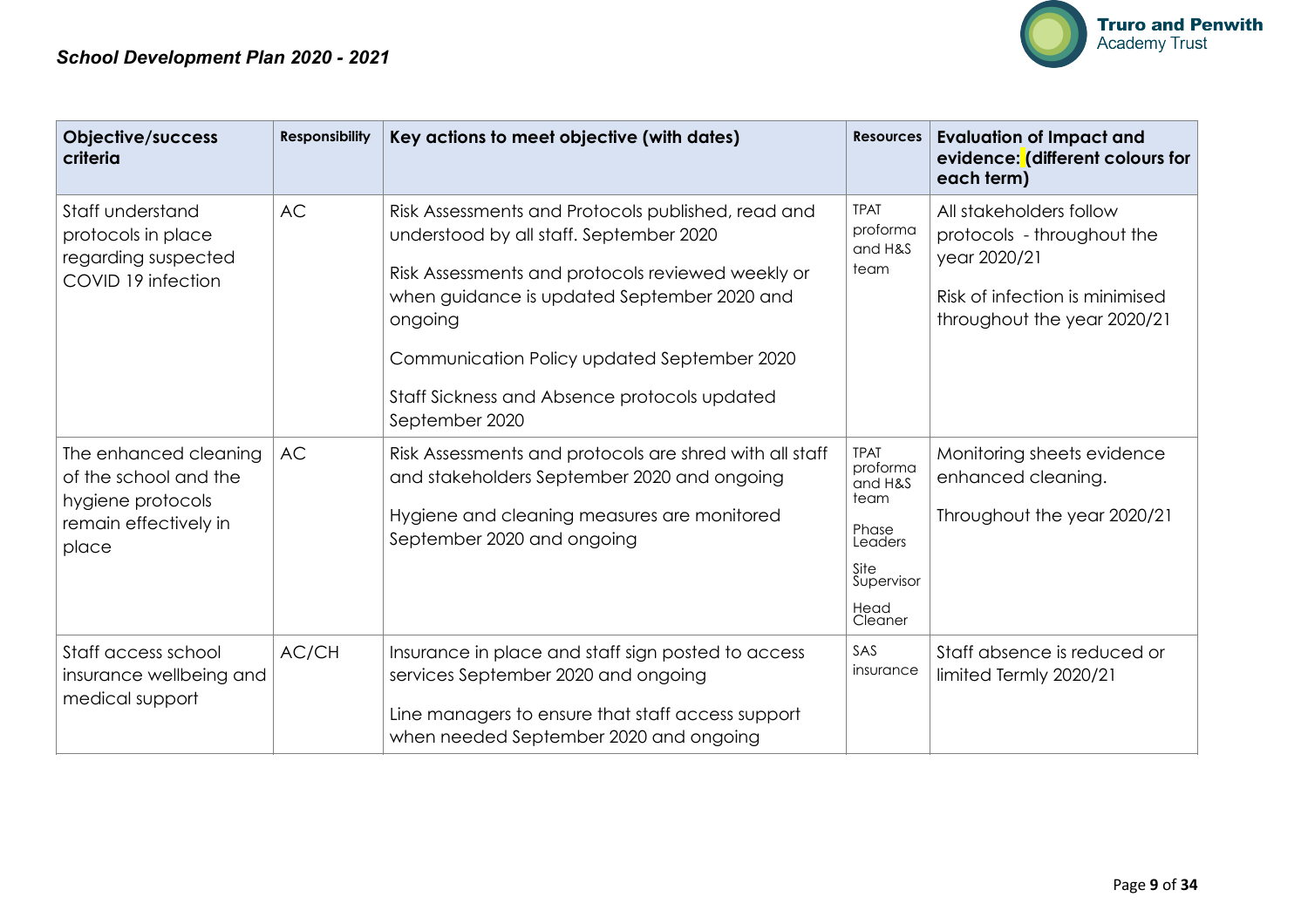

| Staff are able to identify<br>and address stresses<br>that impact on their well<br>being | AC/JA/ | Staff training with EB. Autumn 2 - 2020<br>Staff are able to meet regularly with well being<br>practitioners Autumn 2 - 2020/21 and ongoing                                                                                                                                                                                                                                                                                                                                                        | Fees for<br>staff<br>training re<br>well being<br>Cover<br>staff | Percentage of time taken by<br>SLT to realign staff is reduced.<br>Autumn Term and ongoing<br>Staff absence is reduced  |
|------------------------------------------------------------------------------------------|--------|----------------------------------------------------------------------------------------------------------------------------------------------------------------------------------------------------------------------------------------------------------------------------------------------------------------------------------------------------------------------------------------------------------------------------------------------------------------------------------------------------|------------------------------------------------------------------|-------------------------------------------------------------------------------------------------------------------------|
| Work/Life balance is<br>healthy and sustainable                                          | AC SLT | Senior Leaders identify gaps in core knowledge and<br>understanding and effective strategies to address<br>these. October 2020 and Termly 2020/21<br>Phase teams plan together with a member of SLT/ML<br>in each who support effective intervention.<br>September 2020 and weekly throughout 202/21<br>Email curfew between 6am and 6pm and at<br>weekends 2020/21<br>Workload is monitored and strategies such as whole<br>class marking are embedded. September 2020 and<br>half termly 2020/21 | AC, SLT,<br>Govs                                                 | Staff will manage their<br>workload effectively.<br>Sickness and absence will be<br>reduced.<br>Autumn Term and ongoing |

| SDP Priority Area 4: Leadership and Management, including strategic leadership of Covid 19 recovery programme |                                                                                                                                                                                                                                                                                                                                                                                                                                                                                                                                                                                                                                                                |  |  |  |
|---------------------------------------------------------------------------------------------------------------|----------------------------------------------------------------------------------------------------------------------------------------------------------------------------------------------------------------------------------------------------------------------------------------------------------------------------------------------------------------------------------------------------------------------------------------------------------------------------------------------------------------------------------------------------------------------------------------------------------------------------------------------------------------|--|--|--|
| <b>Success Criteria</b><br>How will we know we have<br>met the SDP priority?                                  | Headteacher will effectively support senior and middle leaders to ensure that provision for children is challenging and<br>engaging<br>Children's achievement will show good and better progress and be inline with national expectations at the end of Key<br>Stages and in Phonics.<br>Staff will deliver teaching and learning that engages and challenges children in all curricular areas.<br>SLT and subject leaders will achieve outcomes documented in their action plans<br>Middle Leaders will develop and embed their curriculum plans through effective staff training, monitoring and evaluation<br>Parents will support online and home learning |  |  |  |
| <b>Rationale behind</b><br>objectives                                                                         | The school community needs to be effectively led so that a safe environment and purposeful learning leads to children<br>achieving inline with their peers nationally.                                                                                                                                                                                                                                                                                                                                                                                                                                                                                         |  |  |  |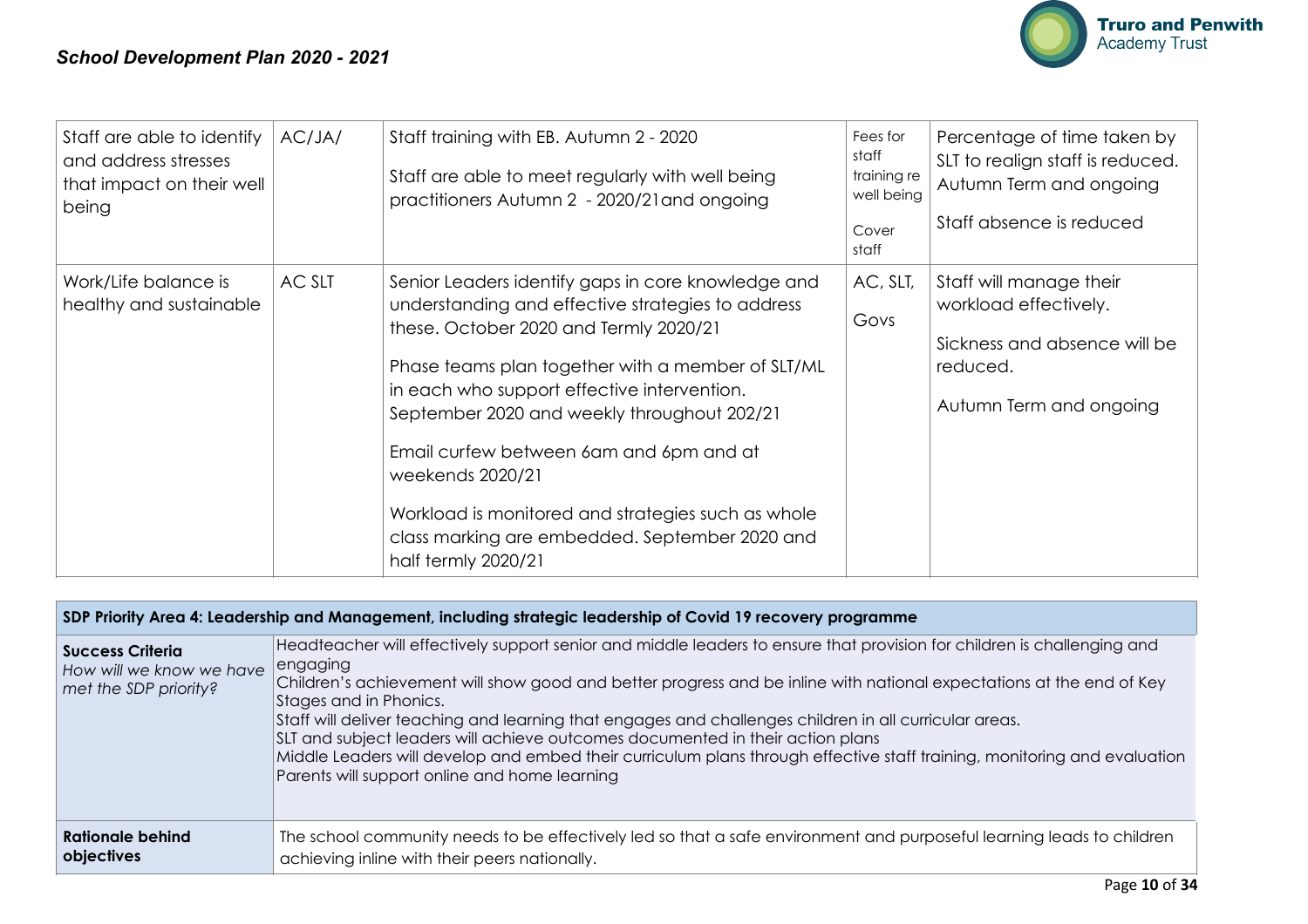

| Objective/success criteria                                                                                             | <b>Responsibility</b>                   | Key actions to meet objective (with dates)                                                                                                                                                                                    | <b>Resources</b>                                       | <b>Evaluation of Impact and</b><br>evidence: (different colours for<br>each term)                                                                                   |
|------------------------------------------------------------------------------------------------------------------------|-----------------------------------------|-------------------------------------------------------------------------------------------------------------------------------------------------------------------------------------------------------------------------------|--------------------------------------------------------|---------------------------------------------------------------------------------------------------------------------------------------------------------------------|
| Senior and Middle Leaders<br>create, action and<br>evaluate plans to address<br>gaps in knowledge and<br>understanding | <b>AC</b>                               | AC and ST meet with middle leaders to support creation of<br>action plans and identify priorities for 2020/21                                                                                                                 | Cover<br>Supervisor                                    | Plans are monitored and<br>adjusted termly<br>Assessment demonstrates good<br>and better progress for all groups<br>in all subject areas<br>Termly 2020/21          |
| Oracy Strategy and<br>curriculum is in place                                                                           | ST and<br>working<br>Party              | The Oracy Team agree expected outcomes for all year<br>groups - Autumn 2020<br>Oracy objectives are realised through REAL project<br>planning across the school - Spring Term 2021<br>Online learning includes oracy learning | Chapel<br><b>Break Infant</b><br>school<br>EdTransform | Data shows that children are<br>making good and better<br>progress in speaking and writing<br>for a range of audiences/<br>purposes Spring and Summer<br>Terms 2021 |
| Project Outcomes will be<br>of a high quality and<br>access real audiences                                             | ST and<br>Project<br>Planning<br>Groups | Liaising with EdTransform Schools to develop project<br>outcomes that are inspiring during current restrictions.<br>Termly 2020/2021                                                                                          | Chapel<br><b>Break Infant</b><br>school<br>EdTransform | Project Outcomes evidence<br>good or better achievement<br>Termly 2020/2021                                                                                         |
| All children have access to<br>online learning platforms                                                               | <b>AC R Yates</b>                       | All staff use SeeSaw/Tapestry on a weekly basis. All project<br>plans and knowledge organisers are uploaded.<br>Home IT provision is audited<br>All families have access to online learning                                   | Catch<br>Up<br>Funding/<br><b>DFEIT</b><br>support     | All children use the learning<br>platforms independently and<br>make good better progress.<br>Autumn 2020                                                           |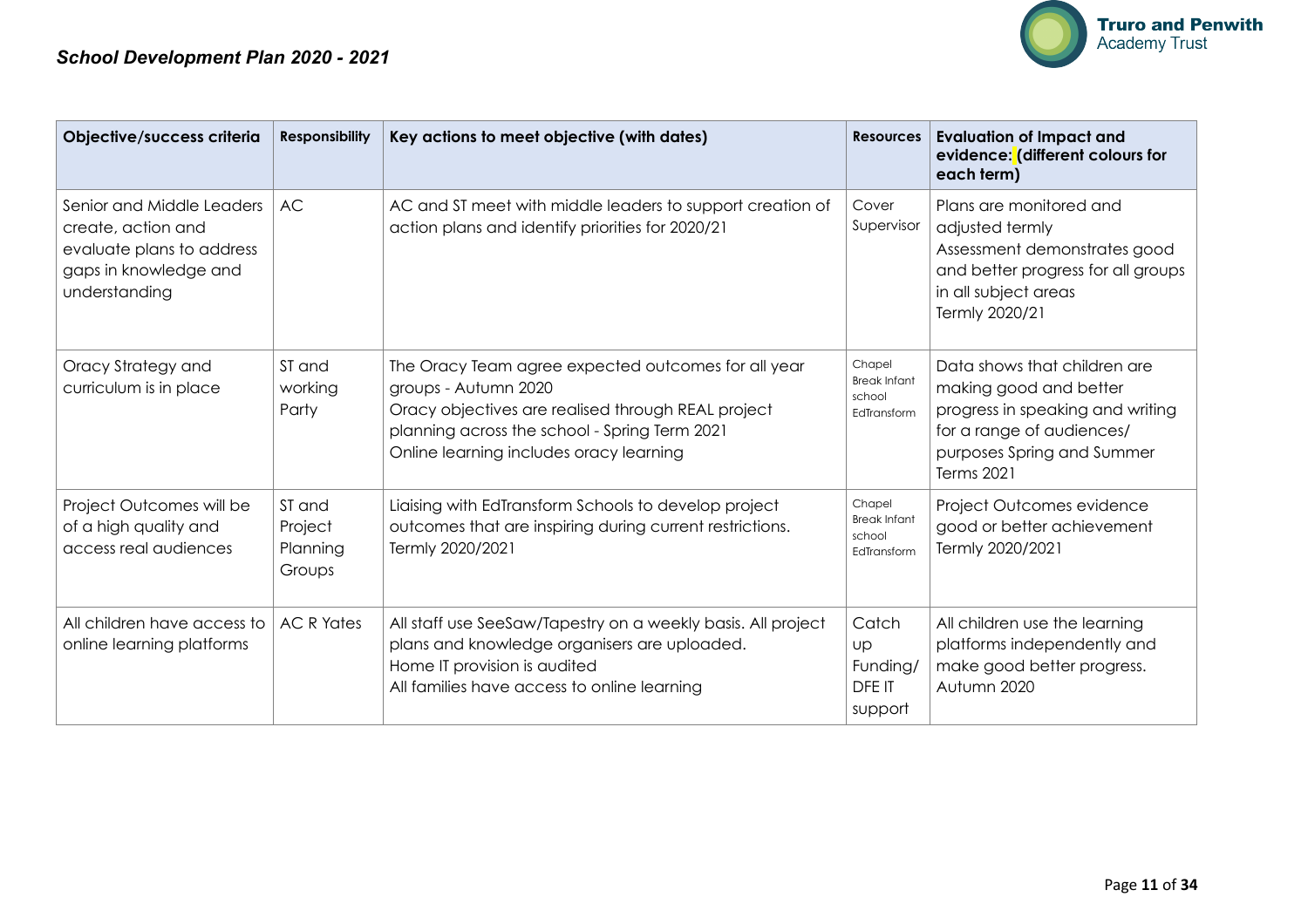

| <b>EYFS Parents/Carers use</b><br>Tapestry to engage with<br>expected learning                                                                 | <b>HS</b>   | All parents access Tapestry<br>Staff communicate with parents and children using Tapestry                                                                                                                                                                                                                                                                                                                                              | Catch<br><b>UP</b><br>Funding/<br>DFE IT<br>support | Home and school<br>communication and evidence of<br>learning includes all families<br>Parent feedback demonstrates<br>growing confidence in accessing<br>and supporting children's<br>learning<br>Termly 2020/21 |
|------------------------------------------------------------------------------------------------------------------------------------------------|-------------|----------------------------------------------------------------------------------------------------------------------------------------------------------------------------------------------------------------------------------------------------------------------------------------------------------------------------------------------------------------------------------------------------------------------------------------|-----------------------------------------------------|------------------------------------------------------------------------------------------------------------------------------------------------------------------------------------------------------------------|
| Parents are confident that<br>the school will keep their<br>children safe.                                                                     | AC /Govs    | All risk assessment processes and protocols are in place.                                                                                                                                                                                                                                                                                                                                                                              |                                                     | Attendance is above 96%<br>Parental surveys are<br>overwhelmingly positive<br>regarding safety and well being<br>Termly 2020/21                                                                                  |
| Governors support and<br>challenge leadership                                                                                                  | AC /Govs    | Governors are trained in Safeguarding, School Evaluation<br>and Data analysis<br>Governors are proactive in monitoring key areas of the SDP<br>and Financial management.                                                                                                                                                                                                                                                               | <b>TPAT</b><br>Training<br>Reports                  | Minutes evidence challenge and<br>support.<br>Governors are able to<br>demonstrate knowledge and<br>understanding of all areas of the<br>development plan<br>Termly 2020/21                                      |
| Adjustments to the<br>assessment system in order to<br>accurately assess the<br>attainment of children in light<br>of the recovery curriculum. | KM/LL/HS/ST | Each teacher to have met with previous teacher to look at where<br>children were at CP4, to look at any year objectives that weren't<br>met or delivered and look for any trends and plan for<br>opportunities to meet these through a recovery curriculum.<br>Teachers to plan a recovery curriculum based around the well-<br>being of the children and their emotional needs foremost, then to<br>use this data to inform planning. | Scholar                                             | Autumn 1 2020                                                                                                                                                                                                    |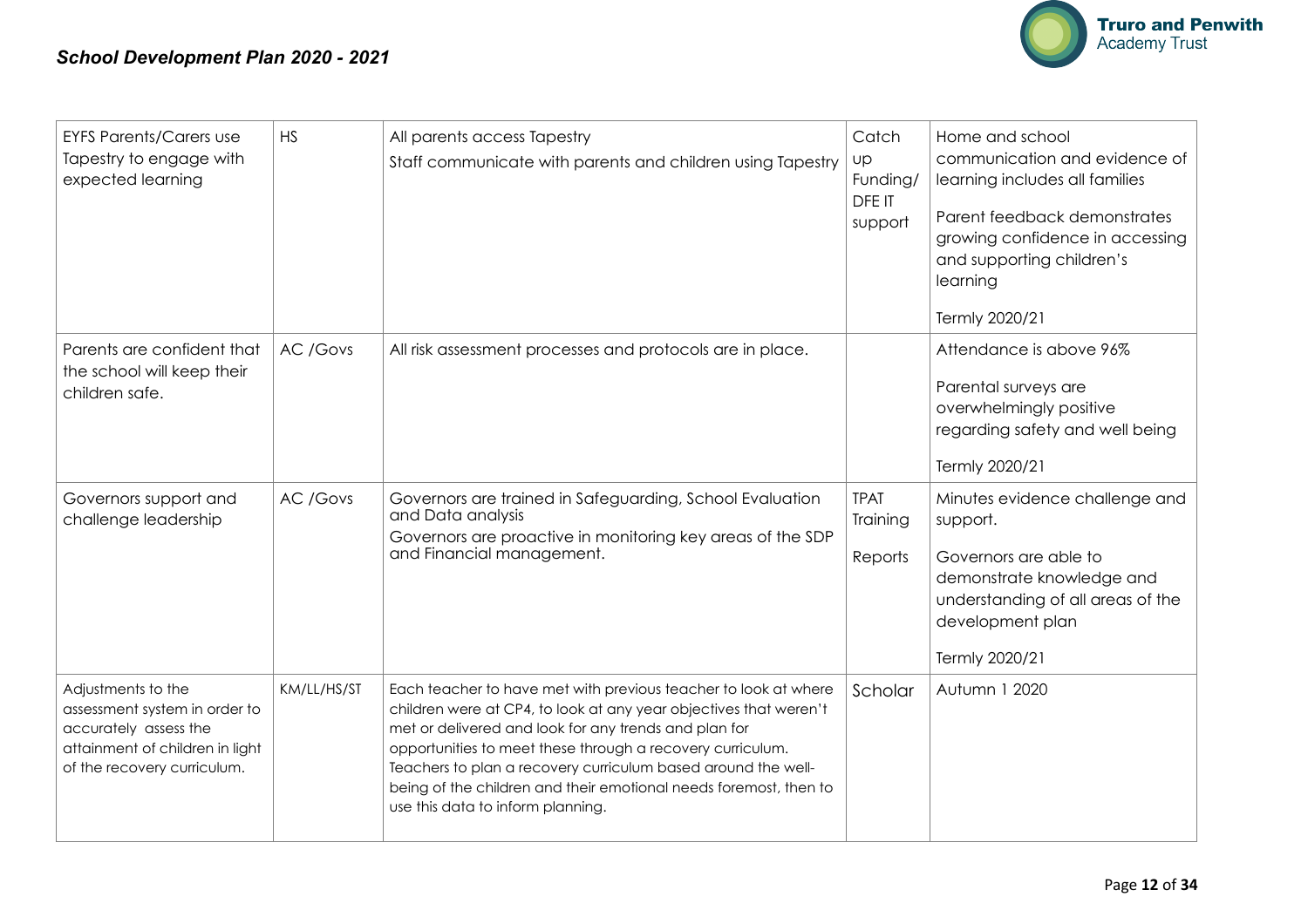

| Accurate assessment is used<br>to identify children/groups<br>that are off track, | KM/LL/HS/ST | In reading, in the 1st half term, star test children (AR) to determine<br>baseline data and reassign zpd ranges to children from the results.<br>All teachers set the right zpd level of reading books and ensure objectives<br>are being taught through DERIC and guided reading activities.<br>In maths, in the 1st half term, children to start on current years objectives.<br>Through ongoing class assessment, class teacher to identify learning gaps<br>and provide targeted in class support and pre-teach.<br>All teachers to use current objectives to deliver the curriculum.<br>Class teachers to keep targets unto date in the back of the book and use<br>these to inform planning.<br>Class teachers to identify targeted group support and plan lessons<br>according to specific areas of need/misconceptions.<br>Class teachers provide targeted in class support and pre-teach.<br>In writing, in the first half term, through ongoing teacher assessment, class<br>teacher to identify learning gaps and year group trends.<br>Ensure that gaps from Summer term are included in the current teaching<br>sequence.<br>Teachers to use whole class marking to identify gaps in learning and<br>misconceptions. This marking is used effectively to inform the next lesson<br>and children have misconceptions addressed.<br>Class targets are up to date in books and also used to inform planing.<br>Teachers provide targeted in class support and pre-teach.<br>At CP1 ensure that we have accurate assessment information to inform<br>our recovery curriculum and also inform any interventions that are needed<br>to close the gap for identified children.<br>After CP1 data, phase leaders to identify children that are off track, and<br>would benefit from using the 'catch up' funding to access specific<br>interventions to close the gap, or specific trends that need addressing. | Catch<br><b>up</b><br>Funding | Termly 2020/21                                                                |
|-----------------------------------------------------------------------------------|-------------|----------------------------------------------------------------------------------------------------------------------------------------------------------------------------------------------------------------------------------------------------------------------------------------------------------------------------------------------------------------------------------------------------------------------------------------------------------------------------------------------------------------------------------------------------------------------------------------------------------------------------------------------------------------------------------------------------------------------------------------------------------------------------------------------------------------------------------------------------------------------------------------------------------------------------------------------------------------------------------------------------------------------------------------------------------------------------------------------------------------------------------------------------------------------------------------------------------------------------------------------------------------------------------------------------------------------------------------------------------------------------------------------------------------------------------------------------------------------------------------------------------------------------------------------------------------------------------------------------------------------------------------------------------------------------------------------------------------------------------------------------------------------------------------------------------------------------------------------------------------------------------------------------------------------|-------------------------------|-------------------------------------------------------------------------------|
| To ensure that data collection<br>at every check point is<br>accurate.            | KM/LL/HS/ST | Use of assessments will be agreed as a whole school to inform this<br>data along with teacher assessment.<br>Data quickly identifies any gaps in progress. A more detailed<br>analysis of learning will inform provision. Identify chd from this<br>analysis.                                                                                                                                                                                                                                                                                                                                                                                                                                                                                                                                                                                                                                                                                                                                                                                                                                                                                                                                                                                                                                                                                                                                                                                                                                                                                                                                                                                                                                                                                                                                                                                                                                                        | Tests<br>Cover<br>for SLT     | Moderation across phase and at<br>y2 and y6 across schools. Termly<br>2020/21 |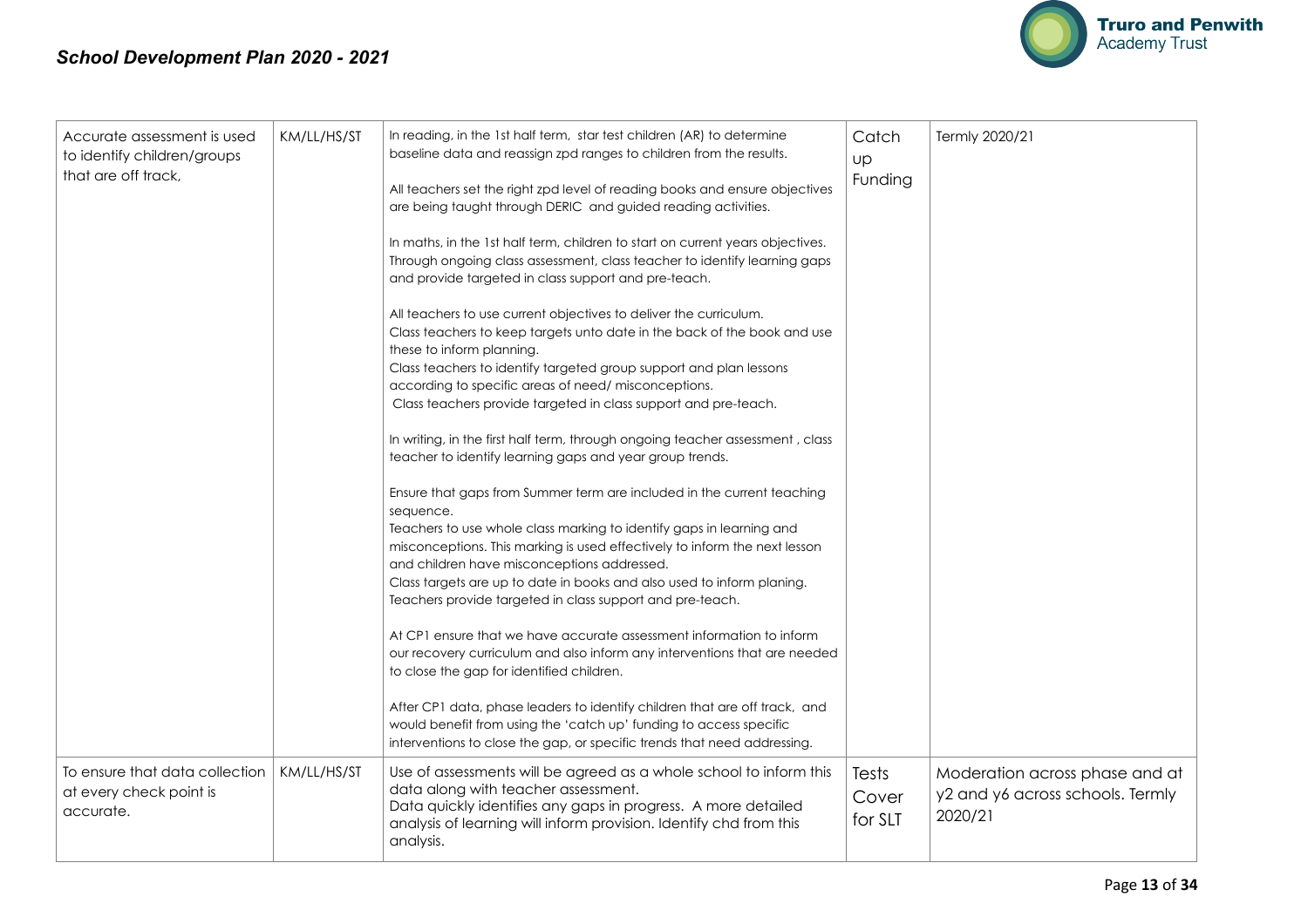

| Whole class marking is<br>embedded across the school.                                                  | KM/LL/HS/ST | Whole class marking is being used in all classes for literacy.<br>Evidence will be seen of whole class marking and how the next<br>lesson has addressed misconceptions and how it informs planning<br>of the next lessons and addresses misconceptions immediately.<br>Whole class marking being used in Maths as well as Literacy in all<br>classes.                                                                                                                                                                                                                                                    |                               | Termly 2020/21                                                                                                                                                         |
|--------------------------------------------------------------------------------------------------------|-------------|----------------------------------------------------------------------------------------------------------------------------------------------------------------------------------------------------------------------------------------------------------------------------------------------------------------------------------------------------------------------------------------------------------------------------------------------------------------------------------------------------------------------------------------------------------------------------------------------------------|-------------------------------|------------------------------------------------------------------------------------------------------------------------------------------------------------------------|
| Intervention strategies are<br>effectively implemented to<br>meet the needs of identified<br>children. | KM/LL/HS/ST | Pre-teaching provides children with more knowledge and<br>confidence when approaching a new are of learning. This helps<br>increase their engagement and reduce frustration.<br>All interventions should accelerate the pupil's current progress<br>rates, thereby closing the gap between them and their peers.                                                                                                                                                                                                                                                                                         | Catch<br>Up<br>Funding        | Quality first teaching, pre teach and<br>specific intervention groups are<br>linked to children's current<br>understanding, misconceptions and<br>the gaps identified. |
| To incorporate self-<br>assessment as a strategy for<br>moving forward.                                | KM/LL/HS/ST | Through pupil conferencing/learning journeys every child has a<br>chance to articulate areas where they are growing and where<br>they still need to grow, enabling them to develop a growth<br>mindset.<br>Teachers guide children to reflect on their own learning.<br>Individual feedback from children through learning journeys<br>enables teachers to identify individual learning needs and<br>respond to these with intervention. Teachers identify<br>misconceptions or support needed to enable the child to feel<br>confident and address any ideas they may have identified as a<br>weakness. | Learnin<br>g<br>Journey<br>S, | Children are empowered to ask<br>questions about their work and<br>reflect on their own learning.                                                                      |
| Assessment policy is up to<br>date inline with current<br>practice.                                    | KM          | Assessment policy is updated.                                                                                                                                                                                                                                                                                                                                                                                                                                                                                                                                                                            | Cover                         | October 2020                                                                                                                                                           |

| <b>SDP priority Area 5: Early Years</b>                                      |                                                                                                                                                                                           |  |  |  |  |
|------------------------------------------------------------------------------|-------------------------------------------------------------------------------------------------------------------------------------------------------------------------------------------|--|--|--|--|
| <b>Success Criteria</b><br>How will we know we have<br>met the SDP priority? | The learning environment meets the personal, social and academic needs of every child so that they make good or better<br>progress from their starting points in all aspects of learning. |  |  |  |  |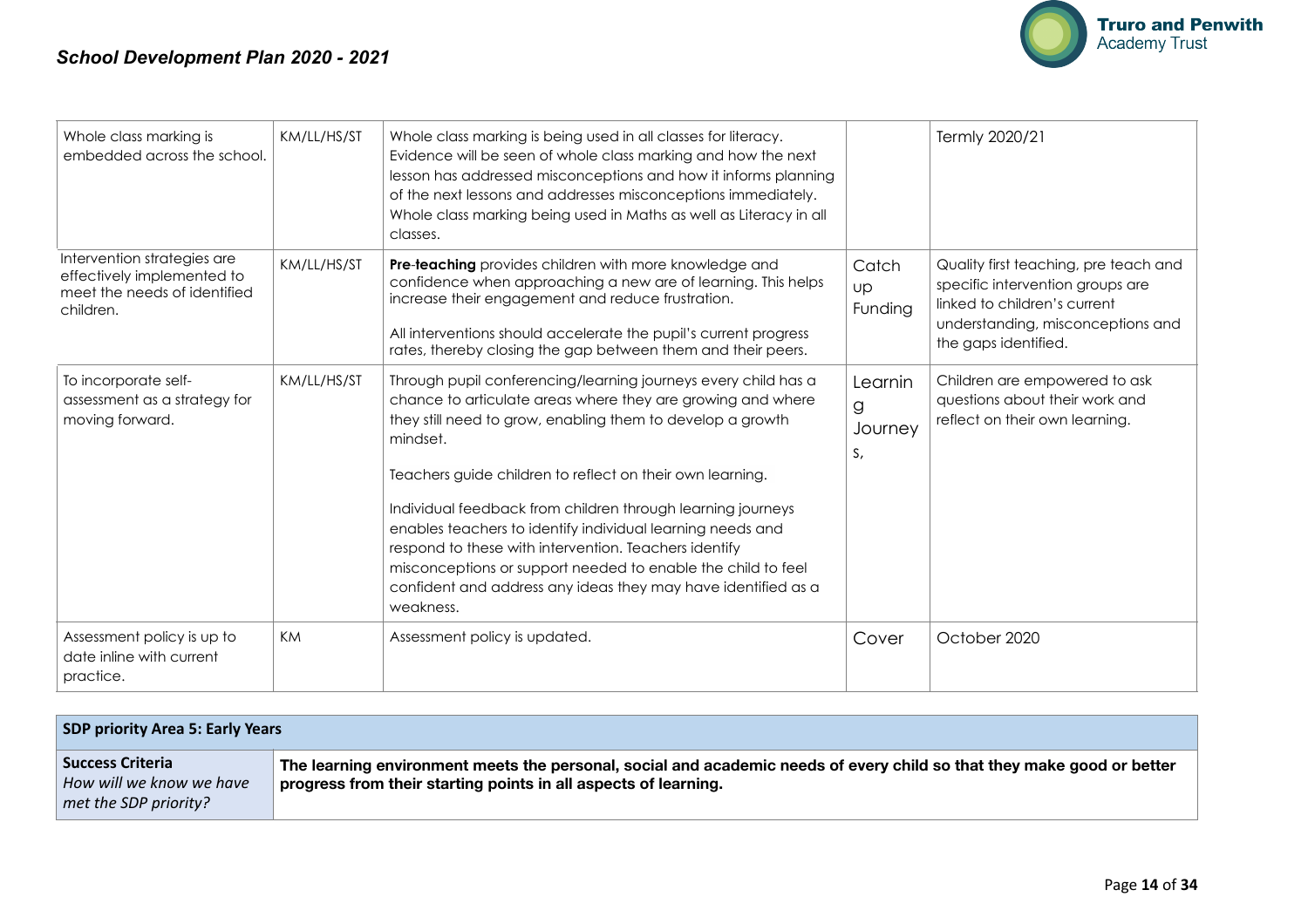| <b>Rationale behind objectives</b>                                                   | In order for EYFS children to make good academic progress the environment needs to be constantly observed, planned for and<br>assessed to ensure that all children are engaged and motivated in both adult led and child initiated learning inside and outside.<br>Environment means the physical resourcing, staffing, wellbeing of all, atmosphere and parental engagement |                                                                                                                                                                                                                                                                                                                                                                                    |                                                      |                                                                                |  |
|--------------------------------------------------------------------------------------|------------------------------------------------------------------------------------------------------------------------------------------------------------------------------------------------------------------------------------------------------------------------------------------------------------------------------------------------------------------------------|------------------------------------------------------------------------------------------------------------------------------------------------------------------------------------------------------------------------------------------------------------------------------------------------------------------------------------------------------------------------------------|------------------------------------------------------|--------------------------------------------------------------------------------|--|
| Objective/success criteria                                                           | Responsibilit<br>y                                                                                                                                                                                                                                                                                                                                                           | Key actions to meet objective (with dates)                                                                                                                                                                                                                                                                                                                                         | <b>Resource</b><br>S                                 | <b>Evaluation of Impact and evidence:</b><br>(different colours for each term) |  |
| Ensure all groups of children<br>make good or better<br>progress                     | <b>HS</b>                                                                                                                                                                                                                                                                                                                                                                    | At each checkpoint -<br>Monitor children entering Reception year just below<br>Monitor SEND children<br>Monitor Autumn and Spring children<br>Monitor girls                                                                                                                                                                                                                        | CP data<br>Pupil<br>progress<br>minutes              |                                                                                |  |
| Create an Oracy rich<br>environment                                                  | <b>HS</b>                                                                                                                                                                                                                                                                                                                                                                    | Audit oracy in October 2020<br>Plan for opportunities for oracy skills to be 'taught' January 2021<br>Plan for oracy opportunities within Continuous Provision both inside<br>and outside Januar7y 2021<br>Develop staff confidence and knowledge of teaching and supporting<br>oracy January 2021<br>Develop parent confidence and knowledge of developing oracy<br>February 2021 | Oracy<br>framework<br>Oracy<br>school<br>action plan |                                                                                |  |
| Ensure progress in Reading<br>and Writing is good or better                          | <b>HS</b>                                                                                                                                                                                                                                                                                                                                                                    | Audit reading and writing approaches across EYFS into Phase 1-<br>planning, teaching and assessment October 2020<br>Research current practice October 2020<br>Plan for Reading and Writing to link with oracy skills being taught<br>January 2021                                                                                                                                  | Learning<br>walks<br>Observatio<br>ns                |                                                                                |  |
| <b>Ensure EYFS learning</b><br>environment is inclusive for<br>all types of learners | <b>HS</b>                                                                                                                                                                                                                                                                                                                                                                    | Monitor impact of outdoor learning November 2020<br>Introduce key group learning and 'stage not age' approach October<br>2020                                                                                                                                                                                                                                                      | Learning<br>walks<br>Observatio<br>ns                |                                                                                |  |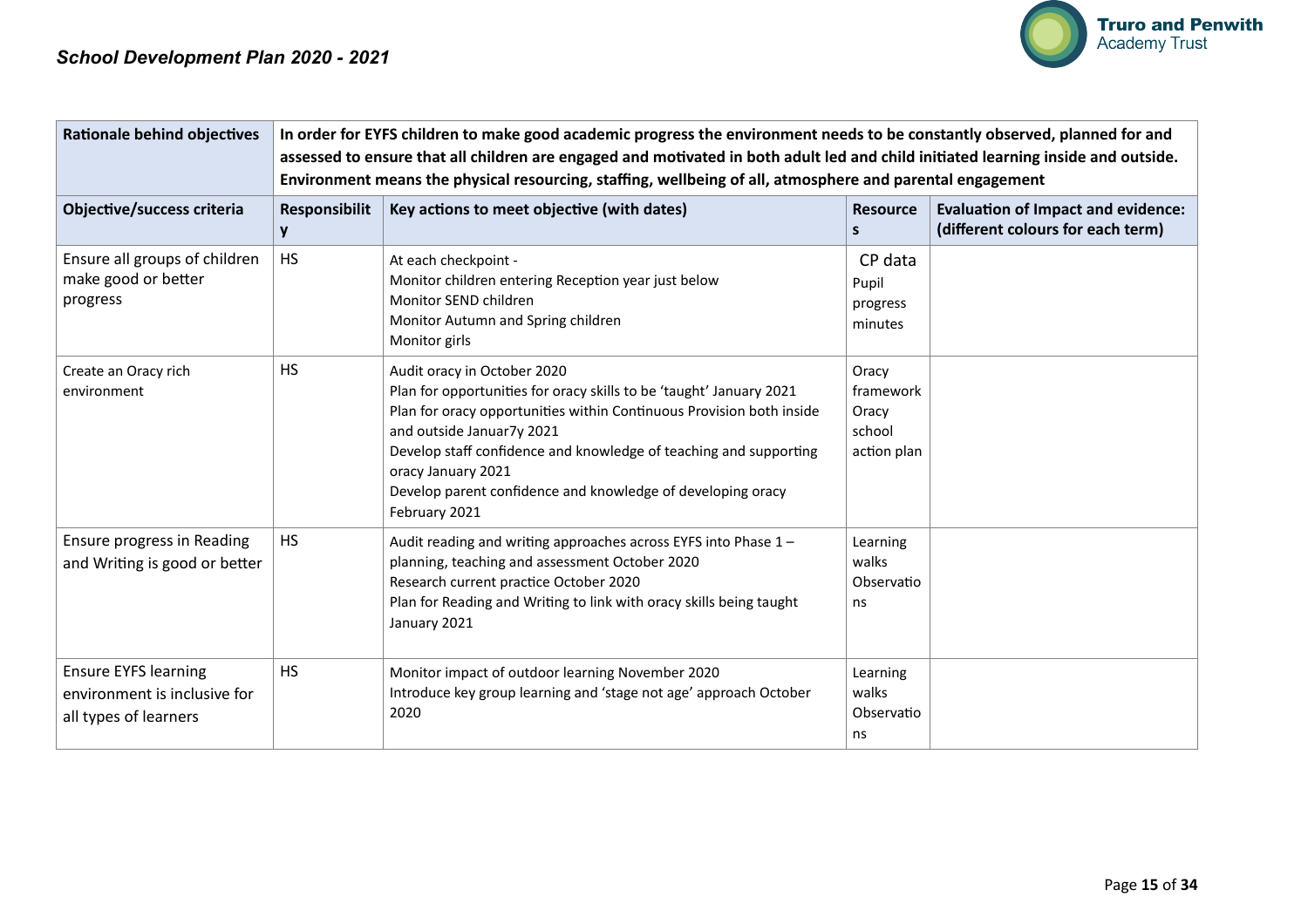

| Allocated funding ensures good<br>progress                                                   | <b>HS</b> | Develop system to communicate effectively with TPAT finance<br>September 2020<br>Monitor SEND funding and expenditure monthly<br>Monitor EYPP funding and expenditure monthly                                                       | Remittanc<br>es<br>Up to date<br>figures<br>from TPAT |  |
|----------------------------------------------------------------------------------------------|-----------|-------------------------------------------------------------------------------------------------------------------------------------------------------------------------------------------------------------------------------------|-------------------------------------------------------|--|
| Enable parents and carers<br>are actively involved in their<br>child's learning and progress | <b>HS</b> | Continue to develop the use of Tapestry - weekly texts to remind<br>parents and celebrate engagement that week<br>Establish home learning system September 2020<br>Establish online parental webinars or vis Tapestry November 2020 | Tapestry<br>Scholar                                   |  |

Additional SPECIFIC and SEPARATE action plan formats for priority areas i.e Subject Development Planning... **Example 1…** 

> **Subject Development Planning 2020-21 English**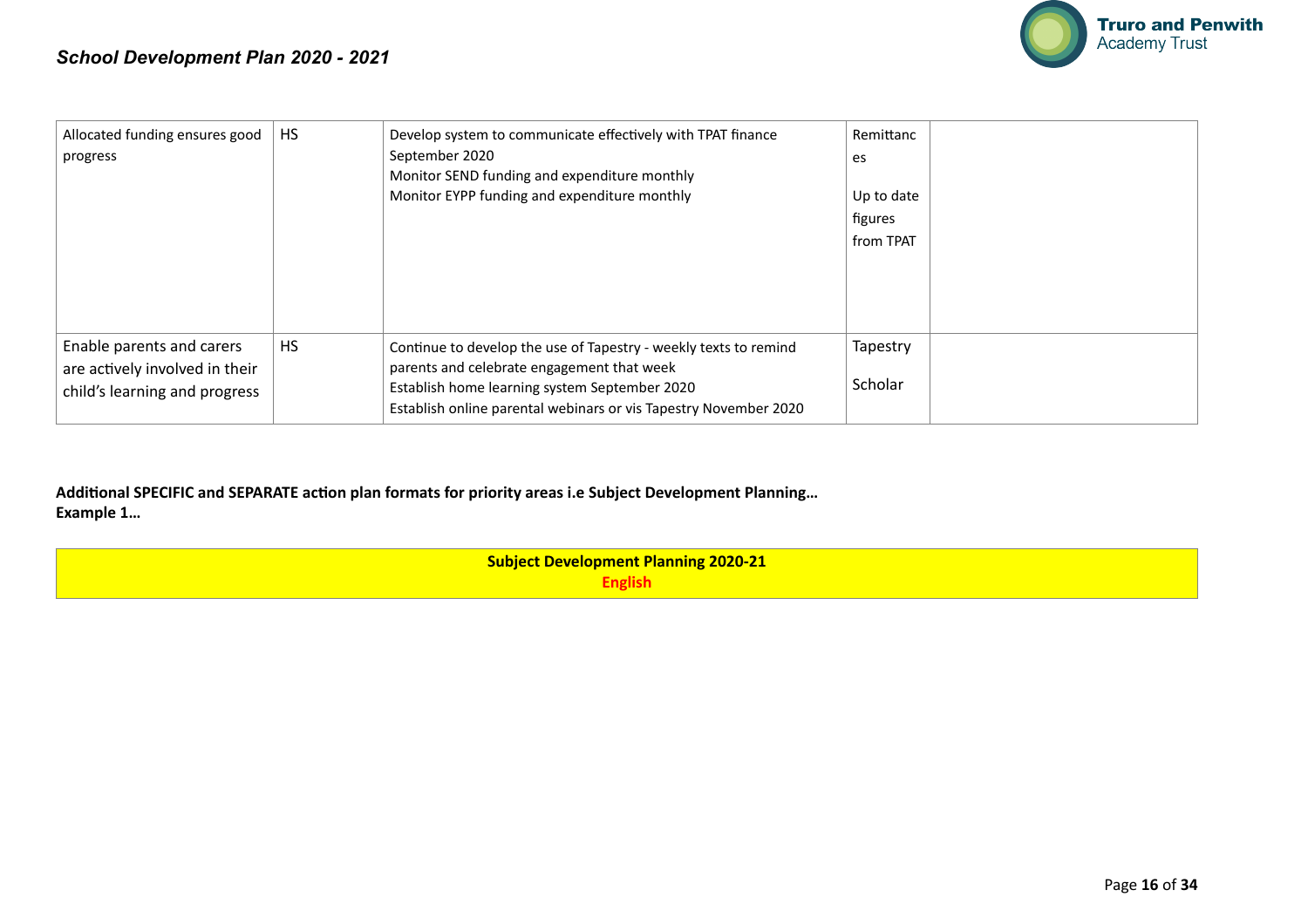

| Objective(s)<br>Raise spelling attainment across the school<br>Raise reading levels in EYFS in GLD 2 and 3.<br>Raise reading levels across the school particularly in KS2 PP and KS2 Boys<br>progress from KS1-KS2<br>Raise attainment in writing in KS1 moving into LKS 2<br>Daily reading for 20 mins+<br>$\bullet$<br>Raise oracy skills across the school<br>Persons responsible for leading action: Sarah Trow<br><b>Supported by:</b> Sarah Crummay / Helen Smith / Katie Mungles / Sarah Talbot /<br>Governor, Zanna Pill |  |  |                                                                                                                                                      | <b>Success Criteria:</b><br>Consistent teaching of spelling across the<br>school resulting in increased % scoring<br>10+marks in yr 6 SPAG<br>Pupil's spelling skills improved thus improving<br>writing<br>Percentage at expected has increased in<br>Reading in line with national<br>Boys to make continued accelerated<br>progress in reading from KS1 to UKS2<br>PP will attain in line with peers<br>Writing at KS1 is in line with national<br>Children will be able to speak with clarity<br>and confidence in a variety of situations. |                                                                     |  |  |
|----------------------------------------------------------------------------------------------------------------------------------------------------------------------------------------------------------------------------------------------------------------------------------------------------------------------------------------------------------------------------------------------------------------------------------------------------------------------------------------------------------------------------------|--|--|------------------------------------------------------------------------------------------------------------------------------------------------------|-------------------------------------------------------------------------------------------------------------------------------------------------------------------------------------------------------------------------------------------------------------------------------------------------------------------------------------------------------------------------------------------------------------------------------------------------------------------------------------------------------------------------------------------------|---------------------------------------------------------------------|--|--|
| Persons responsible for monitoring and quality assurance: Sarah Trow                                                                                                                                                                                                                                                                                                                                                                                                                                                             |  |  | Resources required: Accelerated Reader/Sumdog/<br>Pensans phonics scheme/Literacy packs/Curriculum<br><b>Reading Boxes/Seesaw/EPIC and BorrowBox</b> |                                                                                                                                                                                                                                                                                                                                                                                                                                                                                                                                                 |                                                                     |  |  |
| <b>Action Point</b><br><b>Outcome/success criteria</b><br><b>Action</b>                                                                                                                                                                                                                                                                                                                                                                                                                                                          |  |  |                                                                                                                                                      | <b>Monitoring</b>                                                                                                                                                                                                                                                                                                                                                                                                                                                                                                                               | <b>Evaluation narrative</b><br>(different colours for each<br>term) |  |  |
| <b>Action A:</b><br>Analyse data with assessment lead to<br>The gap will close between PP<br>and Non PP in all year groups.<br>ensure gap is closing by implementing                                                                                                                                                                                                                                                                                                                                                             |  |  |                                                                                                                                                      | ST and JA to<br>monitor and                                                                                                                                                                                                                                                                                                                                                                                                                                                                                                                     |                                                                     |  |  |

|                                                                                                                  |                                                                                                                                                                                                                                                                                                                                                       |                                                                                                                                                                                                                                                                     |                                                                                              | (different colours for each<br>term) |
|------------------------------------------------------------------------------------------------------------------|-------------------------------------------------------------------------------------------------------------------------------------------------------------------------------------------------------------------------------------------------------------------------------------------------------------------------------------------------------|---------------------------------------------------------------------------------------------------------------------------------------------------------------------------------------------------------------------------------------------------------------------|----------------------------------------------------------------------------------------------|--------------------------------------|
| <b>Action A:</b><br><b>Close the</b><br>gap<br>between PP<br>and Non PP<br>children in<br>reading<br>and writing | Analyse data with assessment lead to<br>ensure gap is closing by implementing<br>specific interventions to accelerate<br>learning for example Reading<br>University, daily reading, precision<br>teaching.<br>PP boys in KS2 to be monitored<br>carefully as a specific group and<br>ensure correct ongoing interventions/<br>pre teach are in place. | The gap will close between PP<br>and Non PP in all year groups.<br>PP boys will achieve in line with<br>their peers.<br>Year Group Teams share<br>learning expectations and<br>deliver this through book<br>scrutinies and moderations - in<br>school and clusters. | ST and JA to<br>monitor and<br>share<br>impact with<br>assessment<br>lead-KM<br>half termly. |                                      |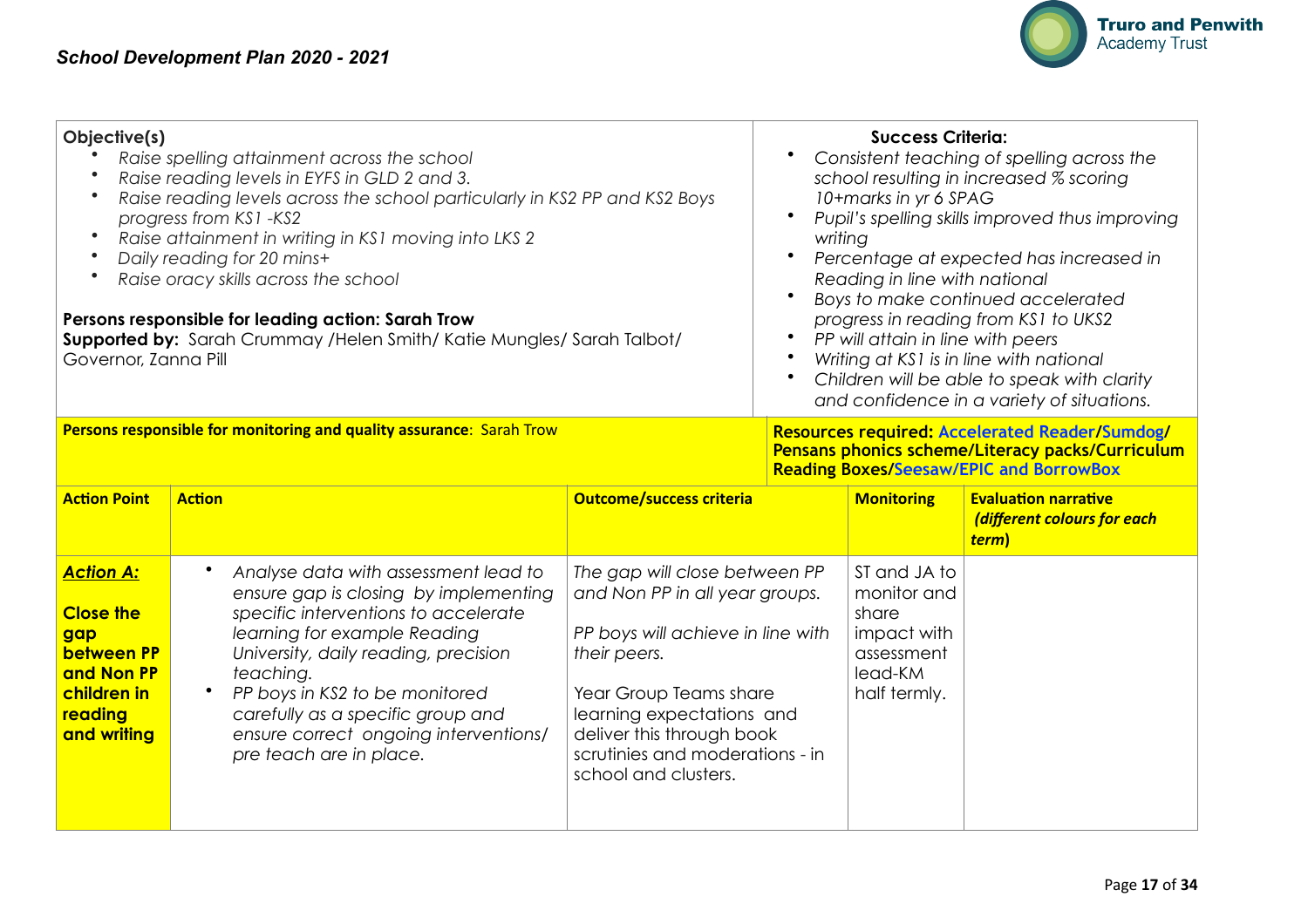

| <b>Action B:</b><br><b>Increase</b><br>progress of<br>boys in<br>Reading | • Explore Accelerated Reader (AR) features<br>further for monitoring<br>• More non fiction /broad interest books<br>available with AR<br>• Staff to closely monitor UK2 to prevent a dip<br>in reading levels. (Particularly children who<br>achieved greater depth at KS1).<br>• Use of EPIC and BorrowBox online readers to<br>support during lockdowns as well as<br>promoting reading.<br>• Use of pre-teach to build knowledge and<br>skills in reading tasks. | AR will track and monitor<br>children through out the year<br>and adjust the program<br>according to the child's needs.<br>AR will predict what a child will<br>achieve by the end of Yr6.<br><b>EPIC and BorrowBox online</b><br>readers<br>Children reading for 20 minutes<br>daily | $\bullet$ ST/SCr<br>4 times a<br>year after<br>Star Tests.<br>• Weekly<br>the Class<br>teachers<br>need to<br>check<br>children<br>are<br>reading<br>and<br>testing<br>regularly. |  |  |
|--------------------------------------------------------------------------|---------------------------------------------------------------------------------------------------------------------------------------------------------------------------------------------------------------------------------------------------------------------------------------------------------------------------------------------------------------------------------------------------------------------------------------------------------------------|---------------------------------------------------------------------------------------------------------------------------------------------------------------------------------------------------------------------------------------------------------------------------------------|-----------------------------------------------------------------------------------------------------------------------------------------------------------------------------------|--|--|
|--------------------------------------------------------------------------|---------------------------------------------------------------------------------------------------------------------------------------------------------------------------------------------------------------------------------------------------------------------------------------------------------------------------------------------------------------------------------------------------------------------------------------------------------------------|---------------------------------------------------------------------------------------------------------------------------------------------------------------------------------------------------------------------------------------------------------------------------------------|-----------------------------------------------------------------------------------------------------------------------------------------------------------------------------------|--|--|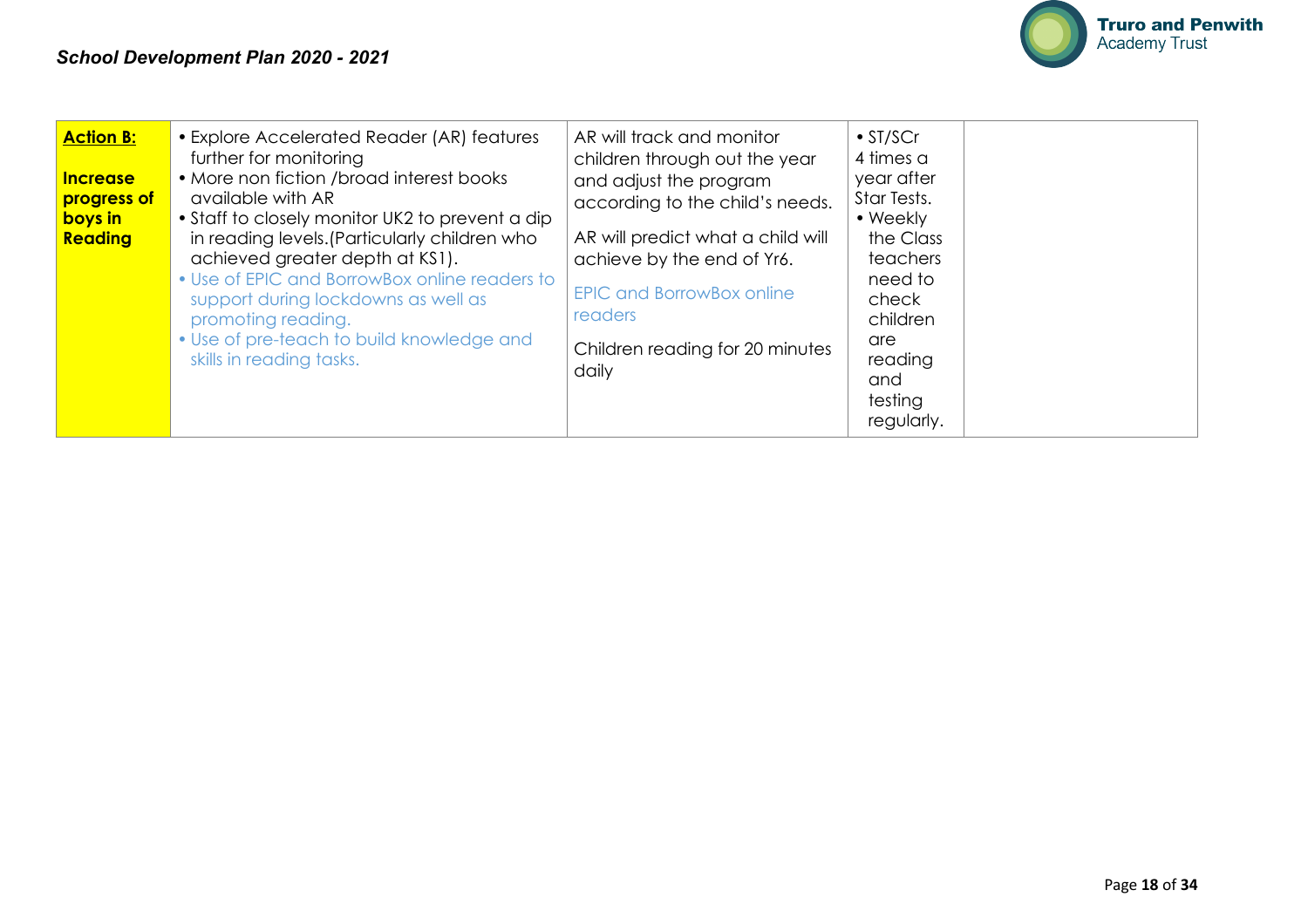

| <b>Action C:</b><br>• Use of daily and weekly assessment and half<br>-All children will be back on<br>termly testing to ensure that off track<br><b>Phase 1</b><br>children make accelerated progress to get<br><b>Assessment</b><br>them back on track.<br>Leader-<br>• Monitor impact of intervention and adapt<br><b>Target</b><br>accordingly.<br>children at<br>• Targeted bespoke interventions<br>1.2<br>• Look at trends as to why children are going<br>off track with phase leaders and assessment<br><b>Phase 2</b><br>leads<br><b>Assessment</b><br>• Close monitoring of phonics in Yr 1 and<br>Leader-<br>ensure Yr 2 have opportunities to fill gaps this<br><b>Target</b><br>clusters.<br>children at<br>year.<br>3.2<br><b>Phase 3-Build</b><br>confidence<br>in answering<br>reasoning<br>questions-<br>(multi step)<br><b>Target</b><br>children at<br>5.2 | Half termly<br>track or making accelerated<br>assessment<br>attainment and progress<br>Leaders<br>and ST/KM/<br>HS to look<br>Yr 1 and Yr 2 children are able<br>at results to<br>to pass their phonics tests in<br>summer term<br>ensure<br>children are<br>Year Group Teams share learning<br>attaining<br>expectations and deliver this<br>and<br>through book scrutinies and<br>progressing<br>moderations - in school and<br>at an<br>accelerate<br>d progress<br>to get back<br>on track.<br>ST/STal half<br>termly<br>update to<br>ensure<br>children are<br>on track<br>with their |  |
|-------------------------------------------------------------------------------------------------------------------------------------------------------------------------------------------------------------------------------------------------------------------------------------------------------------------------------------------------------------------------------------------------------------------------------------------------------------------------------------------------------------------------------------------------------------------------------------------------------------------------------------------------------------------------------------------------------------------------------------------------------------------------------------------------------------------------------------------------------------------------------|--------------------------------------------------------------------------------------------------------------------------------------------------------------------------------------------------------------------------------------------------------------------------------------------------------------------------------------------------------------------------------------------------------------------------------------------------------------------------------------------------------------------------------------------------------------------------------------------|--|
|-------------------------------------------------------------------------------------------------------------------------------------------------------------------------------------------------------------------------------------------------------------------------------------------------------------------------------------------------------------------------------------------------------------------------------------------------------------------------------------------------------------------------------------------------------------------------------------------------------------------------------------------------------------------------------------------------------------------------------------------------------------------------------------------------------------------------------------------------------------------------------|--------------------------------------------------------------------------------------------------------------------------------------------------------------------------------------------------------------------------------------------------------------------------------------------------------------------------------------------------------------------------------------------------------------------------------------------------------------------------------------------------------------------------------------------------------------------------------------------|--|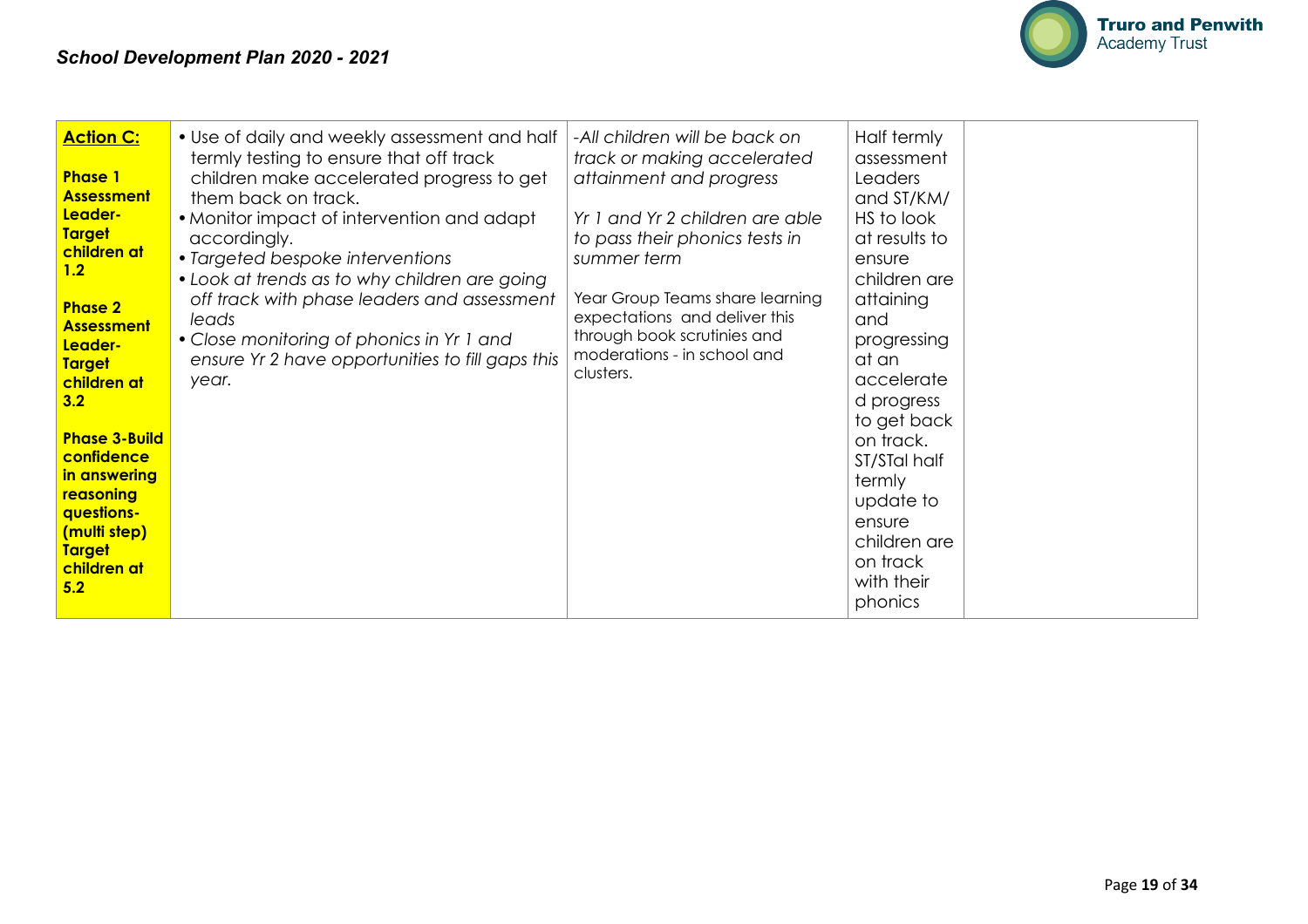

| <b>Action D:</b><br><b>D.E.R.I.C</b><br>approach to<br>be consistent<br>across the<br>school -<br>reading<br>mastery.<br>Reading<br>scheme<br>consistent<br>between<br><b>EYFS and Yr1</b> | • All children are exposed to all question<br>stems throughout the year and taught how<br>to reply using the slides and independent<br>questions. High expectations and<br>challenging texts used through projects. Yr 2<br>- Yr6<br>• Quizzing through AR allows children to be<br>exposed to different questions and StarTests<br>carried out 4 times through the year<br>• Use of pre-teach to build knowledge and<br>skills in reading tasks.<br>• Ensure that reading delivery is consistent in<br>approach between EYFS and YR 1 | Children are being<br>exposed to DERIC<br>questioning and<br>teachers are using them<br>daily in their lessons.<br>Through pre teach all<br>children will be able to<br>access class text.<br>Children in EYFS and Yr 1<br>have a clear<br>understanding of the<br>reading procedures | ST to do<br>learning<br>walks, pupil<br>conferencing<br>and data<br>captures to<br>check<br>children on<br>track and<br>progress.<br>Types of<br>questions<br>taught to be<br>monitored.<br>Termly |  |
|--------------------------------------------------------------------------------------------------------------------------------------------------------------------------------------------|----------------------------------------------------------------------------------------------------------------------------------------------------------------------------------------------------------------------------------------------------------------------------------------------------------------------------------------------------------------------------------------------------------------------------------------------------------------------------------------------------------------------------------------|---------------------------------------------------------------------------------------------------------------------------------------------------------------------------------------------------------------------------------------------------------------------------------------|----------------------------------------------------------------------------------------------------------------------------------------------------------------------------------------------------|--|
| <b>Action E:</b><br><b>EYFS-Raise</b><br>number of<br>children<br>achieved<br><b>GLD point 2</b><br>in Reading                                                                             | • Use the target card system effectively in line<br>with RWI books<br>• Reading in the continuous provision<br>• Phonic reading books-RWI<br>• Read individually with children                                                                                                                                                                                                                                                                                                                                                         | Early learning goal will be in line<br>with the national and<br>exceeding in line with national.                                                                                                                                                                                      | By ST/HS<br>half termly                                                                                                                                                                            |  |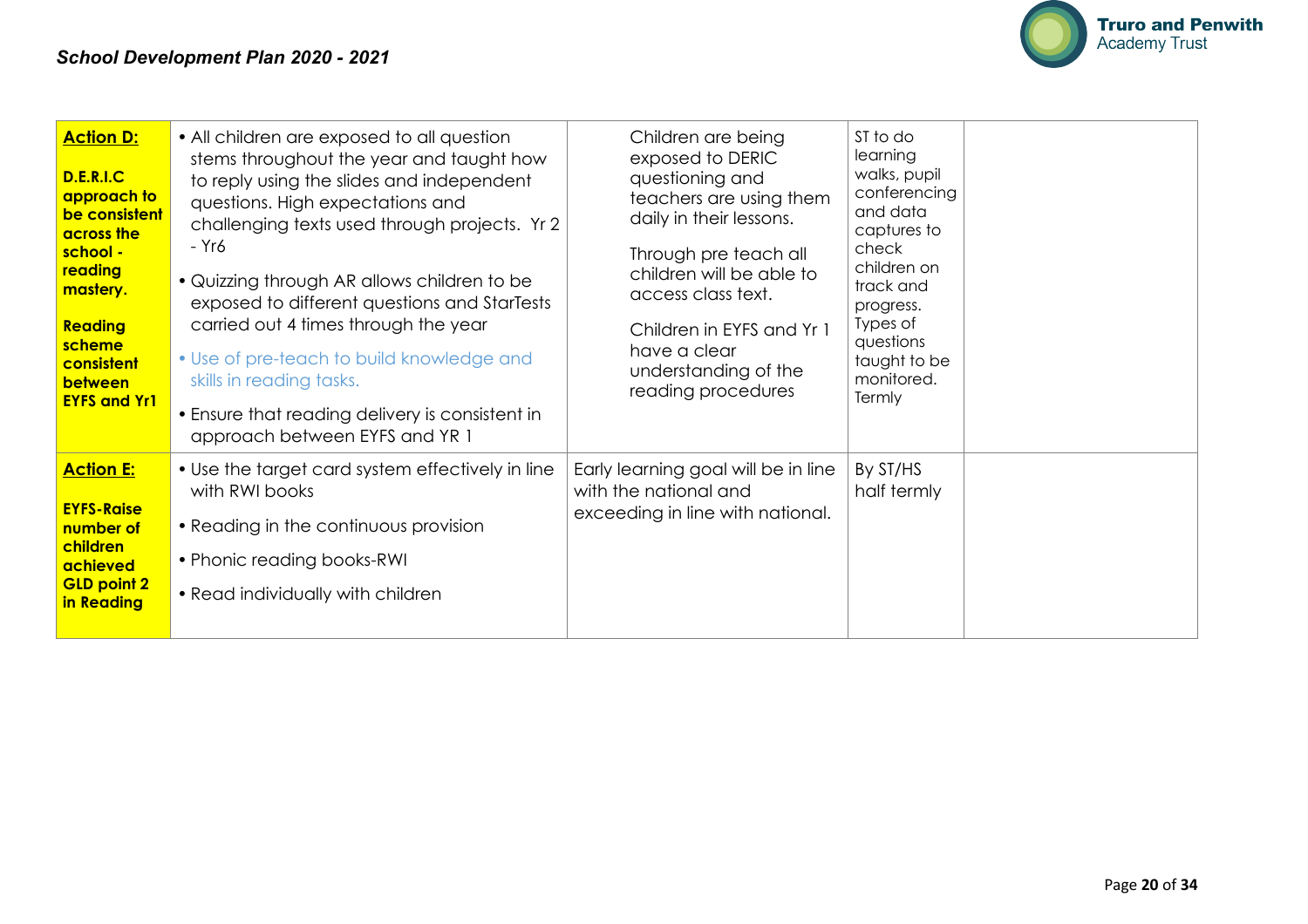

| <b>Action F:</b><br>Independent<br>jobs in place<br>to work with<br>focused<br>writing and<br>oracy groups<br>and ensure<br>progress. | • Weekly jobs set to cover and encourage<br>independent writing in all subject areas.<br>• Written work will go through a rigorous<br>process to ensure a high standard is<br>expected and achieved.<br>• To encourage a love of writing through<br>different genres.<br>• Use of rubrics to support expectation in job<br>tasks. | Teaching standards remain high<br>and writing statements covered<br>thoroughly.<br>To instill a love of writing in all<br>focus groups.<br>Children will write like a Scientist,<br>Georgrapher, Historian etc       | ST to carry<br>out learning<br>walks to<br>monitor<br>quality of<br>teaching<br>and<br>learning<br>and<br>children<br>progress.<br>Planning<br>shows clear<br>succession<br>of taught<br>skills. |
|---------------------------------------------------------------------------------------------------------------------------------------|-----------------------------------------------------------------------------------------------------------------------------------------------------------------------------------------------------------------------------------------------------------------------------------------------------------------------------------|----------------------------------------------------------------------------------------------------------------------------------------------------------------------------------------------------------------------|--------------------------------------------------------------------------------------------------------------------------------------------------------------------------------------------------|
| <b>Action G:</b><br><b>Spelling has</b><br>a consistent<br>approach<br>throughout<br>the school<br>and taught<br>sessions.            | • Children are taught specific spelling patterns<br>throughout the school, spread over each years.<br>• Implementation of Sumdog to support SPAG<br>both in school and online                                                                                                                                                     | Children achieve 10+ in spelling<br>tests to raise attainment in line<br>with national for SPAG.<br>Improvement is evident in the<br>writing and children are<br>confident to attempt high level<br>language choices | Teachers to<br>monitor<br>through<br>Sumdog, half<br>termly<br>assessments<br>and weekly<br>spelling tests.                                                                                      |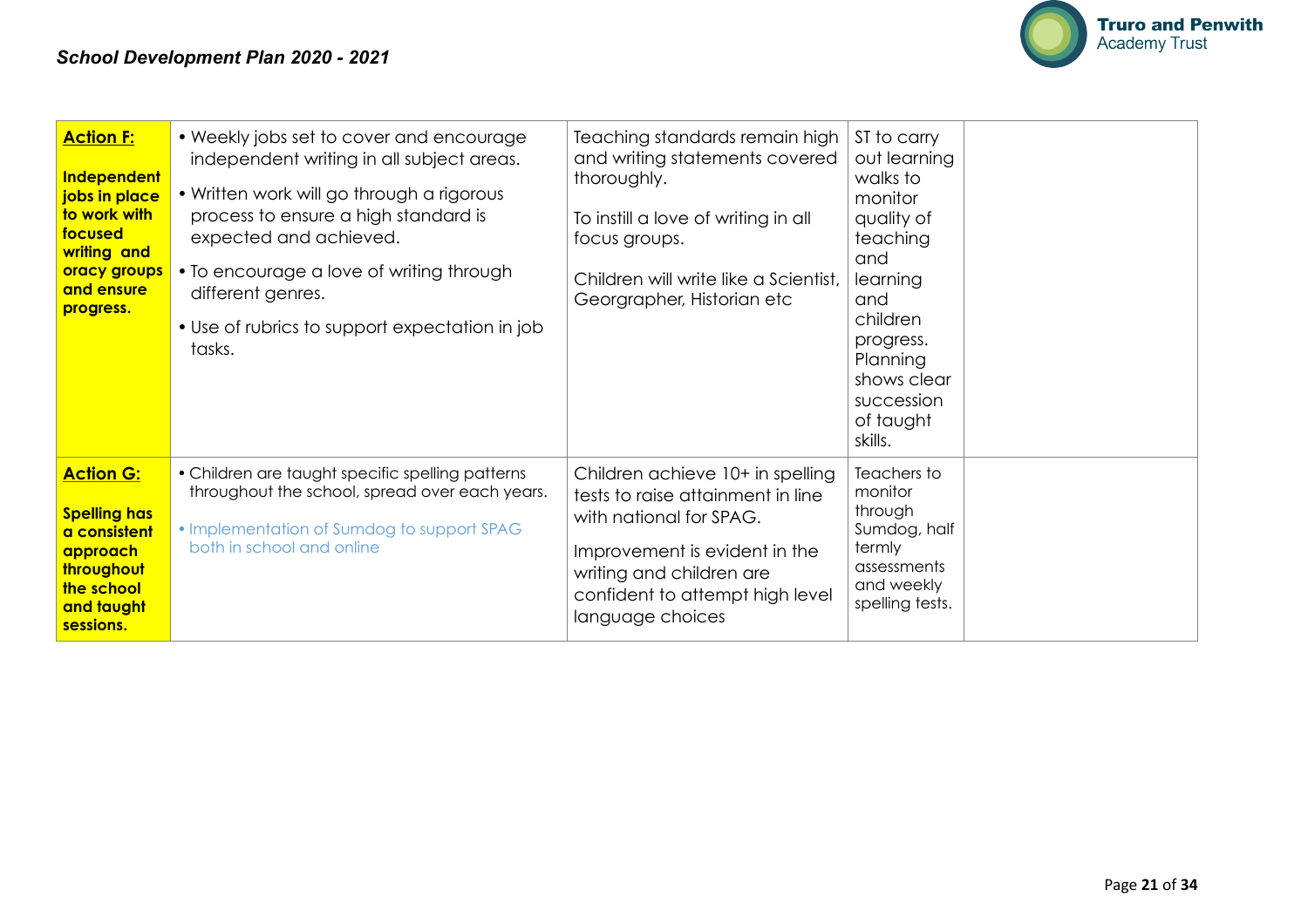

| <b>Action H:</b><br><b>Develop the</b><br><b>oracy skills</b><br>of all<br>children<br>across the<br>school.                                                                                                                                                                                                                                                                                                                                                                                                                                                                                                                                                                                                                                                                                                                       | • Launch with Oracy Odessey inset day in January<br>. Oracy working group set up with ST, STAL, HS, KM,<br>SCr<br>• Targeted expectations for each year group.<br>• Oracy in project outcomes<br>• Oracy jobs to be set throughout projects<br>• Daily check ins to promote speaking and<br>listening<br>• All staff to model oracy skills throughout the<br>school<br>• ST working with AA from Ed Transform to develop<br>high quality CPD for all staff in oracy. | Children will be able to speak<br>clearly and confidently in a<br>range of situations and genres.<br>The standard of children's<br>writing will improve and reach<br>national expectations by the<br>end of Key Stage 2<br>Staff will have received high<br>quality CPD to support oracy<br>throughout the school. | Oracy team<br>to monitor in<br>phases and<br>liaise with ST. |  |
|------------------------------------------------------------------------------------------------------------------------------------------------------------------------------------------------------------------------------------------------------------------------------------------------------------------------------------------------------------------------------------------------------------------------------------------------------------------------------------------------------------------------------------------------------------------------------------------------------------------------------------------------------------------------------------------------------------------------------------------------------------------------------------------------------------------------------------|----------------------------------------------------------------------------------------------------------------------------------------------------------------------------------------------------------------------------------------------------------------------------------------------------------------------------------------------------------------------------------------------------------------------------------------------------------------------|--------------------------------------------------------------------------------------------------------------------------------------------------------------------------------------------------------------------------------------------------------------------------------------------------------------------|--------------------------------------------------------------|--|
|                                                                                                                                                                                                                                                                                                                                                                                                                                                                                                                                                                                                                                                                                                                                                                                                                                    |                                                                                                                                                                                                                                                                                                                                                                                                                                                                      | Long Term Planning $\sim$ 3 Year Overview                                                                                                                                                                                                                                                                          |                                                              |  |
| Raise attainment in spelling across the whole school leading to a rising trend in SPAG in Year 6.<br>٠<br>Clear monitoring and tracking of Accelerated Reader will lead to a rising trend in reading.<br>Independent writing tasks through implementation of "jobs" will provide clear evidence and coverage of writing in all subject<br>areas.<br>Critique process will ensure children up level their writing to a high standard.<br>PP boys will attain in line with their peers.<br>$\bullet$<br>Greater depth Boys in KS1 will progress at the same accelerated rate by the end of UKS2.<br>Progression of key vocabulary in all subject areas embedded across the school<br>Progression of oracy skills embedded across the whole school for children to speak with clarity and confidence and improve<br>listening skills. |                                                                                                                                                                                                                                                                                                                                                                                                                                                                      |                                                                                                                                                                                                                                                                                                                    |                                                              |  |

| <b>Subject Development Planning 2020-21</b><br><b>Maths</b>                 |                                                                                                                                     |  |  |  |  |
|-----------------------------------------------------------------------------|-------------------------------------------------------------------------------------------------------------------------------------|--|--|--|--|
| Objective(s)<br>Persons responsible for leading action: Supported by: LL/ST | Success Criteria:<br>Attainment and Progress for all pupils in Maths is at<br>least good.<br>Closing the gap between PP and non-PP. |  |  |  |  |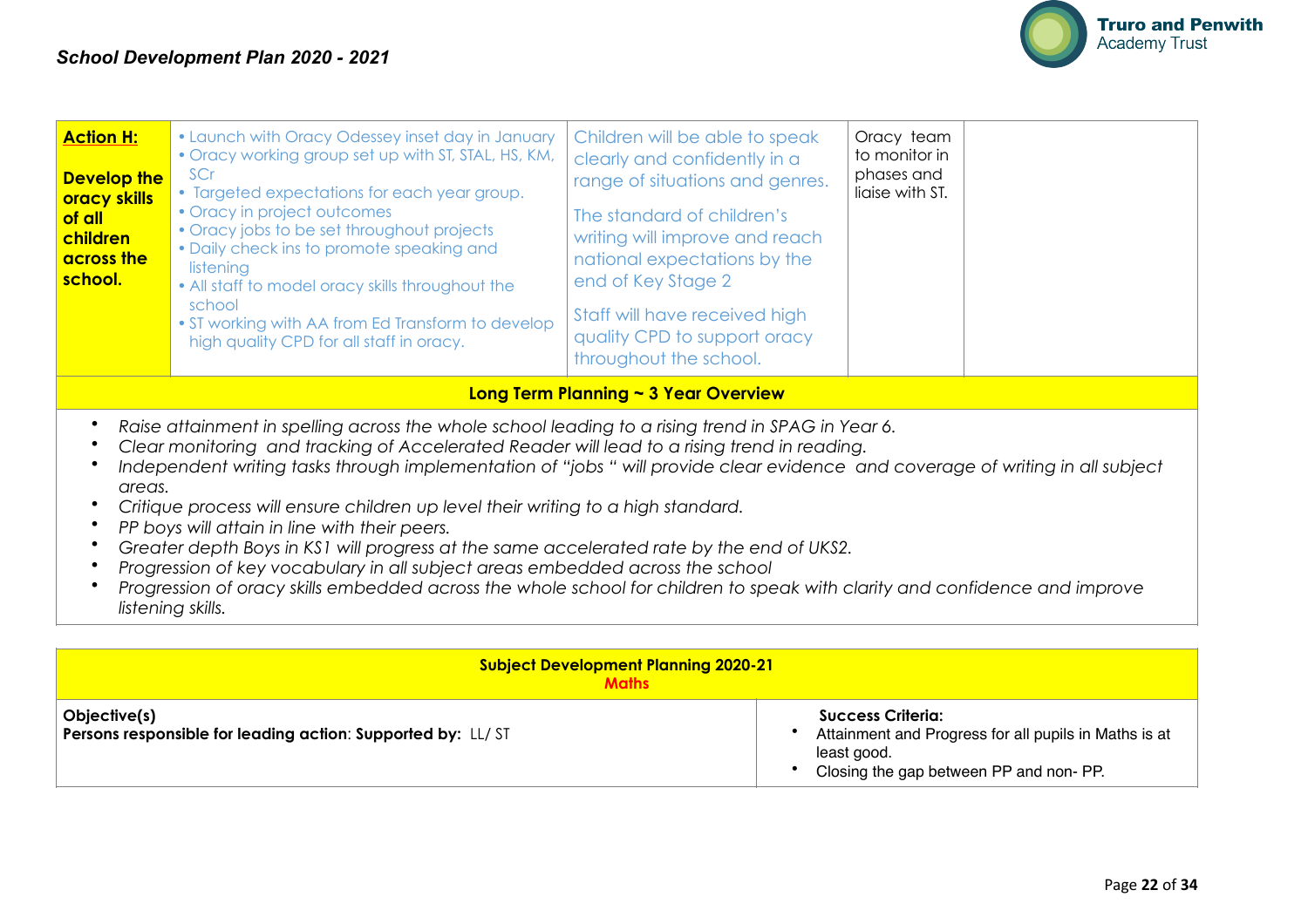

|                     | <b>Persons responsible for monitoring and quality assurance: LL</b> |                                 | <b>Twinkl</b> | <b>Twinkl, TT Rockstars and Maths of the Day.</b> | <b>Resources required: ICT online subscription – Times</b><br>Tables Rockstars/Maths of the Day/Sumdog/Mathletics/<br><b>Planning Materials - MathsNav used to ensure coverage/</b><br>Working walls and maths packs set up in all classrooms. |
|---------------------|---------------------------------------------------------------------|---------------------------------|---------------|---------------------------------------------------|------------------------------------------------------------------------------------------------------------------------------------------------------------------------------------------------------------------------------------------------|
| <b>Action Point</b> | <b>Action</b>                                                       | <b>Outcome/success criteria</b> |               | <b>Monitoring</b>                                 | <b>Evaluation narrative</b><br>(different colours<br>for each term)                                                                                                                                                                            |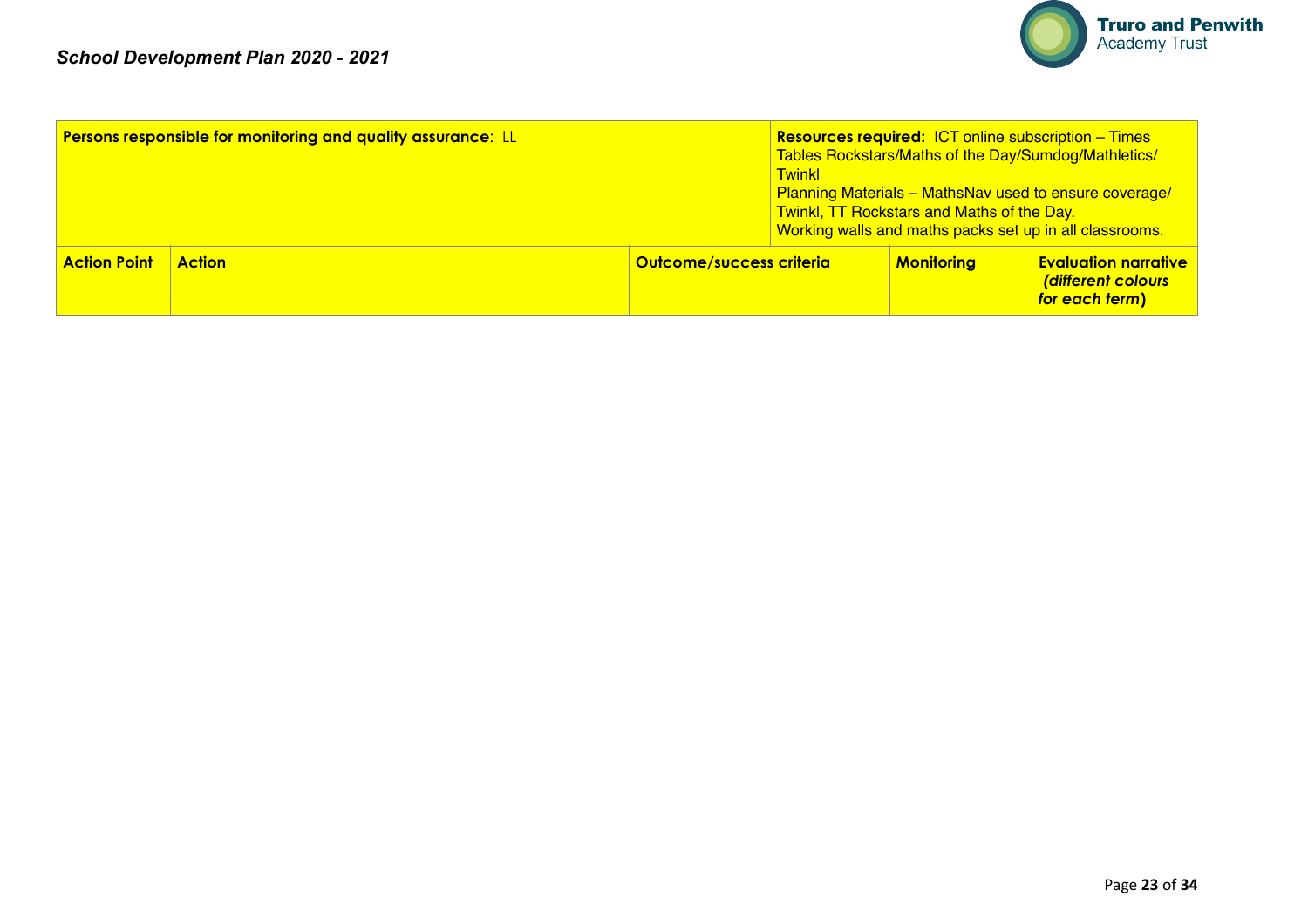

| <b>Action A:</b><br><b>Increase</b> %<br>of PP<br>achieving<br>the<br>expected<br><mark>standard in</mark><br><b>Maths in line</b><br>with the<br><b>National</b><br>average | Ensure there is an understanding of the 'reasoning',<br>'fluency' and 'problem solving' aspects and how four<br>operations, and other aspects of maths, are taught<br>through these.<br>Maths learning walls used to display expectations for the 4<br>operations as well as evidence of pupils applying<br>reasoning, fluency and problem solving.<br>Staff training to revisit and support, new staff use of the<br>Calculation Policy and Maths Mastery - explore each<br>operation and its progression through both Key Stages and<br>how to use appropriate questioning.<br>Staff meeting on End of Key Stage expectations - SATs at<br>Y2 and Y6.<br>Provide each year group with resources (and appropriate<br>training) to support planning of mathematics to ensure that<br>reasoning, fluency and problem solving opportunities are<br>built in.<br>Children in all year groups to be more familiar with SATs<br>style questioning and cold tasks (resources to be<br>researched e.g. White Rose, Twinkl, etc)<br>Children to have targeted interventions and pre-teaching<br>to boost maths knowledge and understanding.<br>Multiplication, and associated mathematical skills and<br>fluency, are boosted, and importance highlighted, through<br>the use of Times Tables Rock Stars, Sumdog and weekly 99<br>Club testing. | Through staff meetings used to<br>train staff in areas of reasoning,<br>fluency and problem solving.<br>Follow up to meetings shows<br>evidence of implementation<br>through learning walks, pupil<br>conferencing and Staff<br>Meetings.<br>Year Group Teams share<br>learning expectations for EOY<br>and deliver this through book<br>scrutinies and moderations - in<br>school and clusters.<br>Book Scrutiny of examples of<br>calculations and progression<br>within these to form the basis of<br>re-visiting of the Calculation<br>Policy.<br>Provide training on the use of<br>the resources (TT Rockstars/<br>Sumdog/Seesaw/ Twinkl and<br>Maths of the Day) that explicitly<br>focus on fluency, reasoning and<br>problem solving and how best to<br>use these to aid teaching.<br>LL to continue work with the<br>Maths Hub partnership. | $LL$ - Maths Hub -<br>bring back<br>evidence and<br>use this to share<br>outcomes.<br><b>Book scrutinies</b><br>and pupil<br>conferencing.<br>Data reviews<br>every half term<br>by SLT. |
|------------------------------------------------------------------------------------------------------------------------------------------------------------------------------|-----------------------------------------------------------------------------------------------------------------------------------------------------------------------------------------------------------------------------------------------------------------------------------------------------------------------------------------------------------------------------------------------------------------------------------------------------------------------------------------------------------------------------------------------------------------------------------------------------------------------------------------------------------------------------------------------------------------------------------------------------------------------------------------------------------------------------------------------------------------------------------------------------------------------------------------------------------------------------------------------------------------------------------------------------------------------------------------------------------------------------------------------------------------------------------------------------------------------------------------------------------------------------------------------------------------------------------------|------------------------------------------------------------------------------------------------------------------------------------------------------------------------------------------------------------------------------------------------------------------------------------------------------------------------------------------------------------------------------------------------------------------------------------------------------------------------------------------------------------------------------------------------------------------------------------------------------------------------------------------------------------------------------------------------------------------------------------------------------------------------------------------------------------------------------------------------------|------------------------------------------------------------------------------------------------------------------------------------------------------------------------------------------|
|                                                                                                                                                                              |                                                                                                                                                                                                                                                                                                                                                                                                                                                                                                                                                                                                                                                                                                                                                                                                                                                                                                                                                                                                                                                                                                                                                                                                                                                                                                                                         | <b>TTRS</b> continued and Sumdog<br>launched.                                                                                                                                                                                                                                                                                                                                                                                                                                                                                                                                                                                                                                                                                                                                                                                                        |                                                                                                                                                                                          |
|                                                                                                                                                                              | Children to be more familiar with reasoning within<br>mathematics and for teachers to allow children the<br>opportunities to solve problems using reasoning skills.<br>Maths lead and assessment lead to liaise half termly to<br>discuss trends.                                                                                                                                                                                                                                                                                                                                                                                                                                                                                                                                                                                                                                                                                                                                                                                                                                                                                                                                                                                                                                                                                       | Pupils are awarded with a Rock<br>Hero Certificate which is sent<br>home and displayed in the hall.                                                                                                                                                                                                                                                                                                                                                                                                                                                                                                                                                                                                                                                                                                                                                  |                                                                                                                                                                                          |
|                                                                                                                                                                              |                                                                                                                                                                                                                                                                                                                                                                                                                                                                                                                                                                                                                                                                                                                                                                                                                                                                                                                                                                                                                                                                                                                                                                                                                                                                                                                                         |                                                                                                                                                                                                                                                                                                                                                                                                                                                                                                                                                                                                                                                                                                                                                                                                                                                      | $D_{200}$ 24 of 24                                                                                                                                                                       |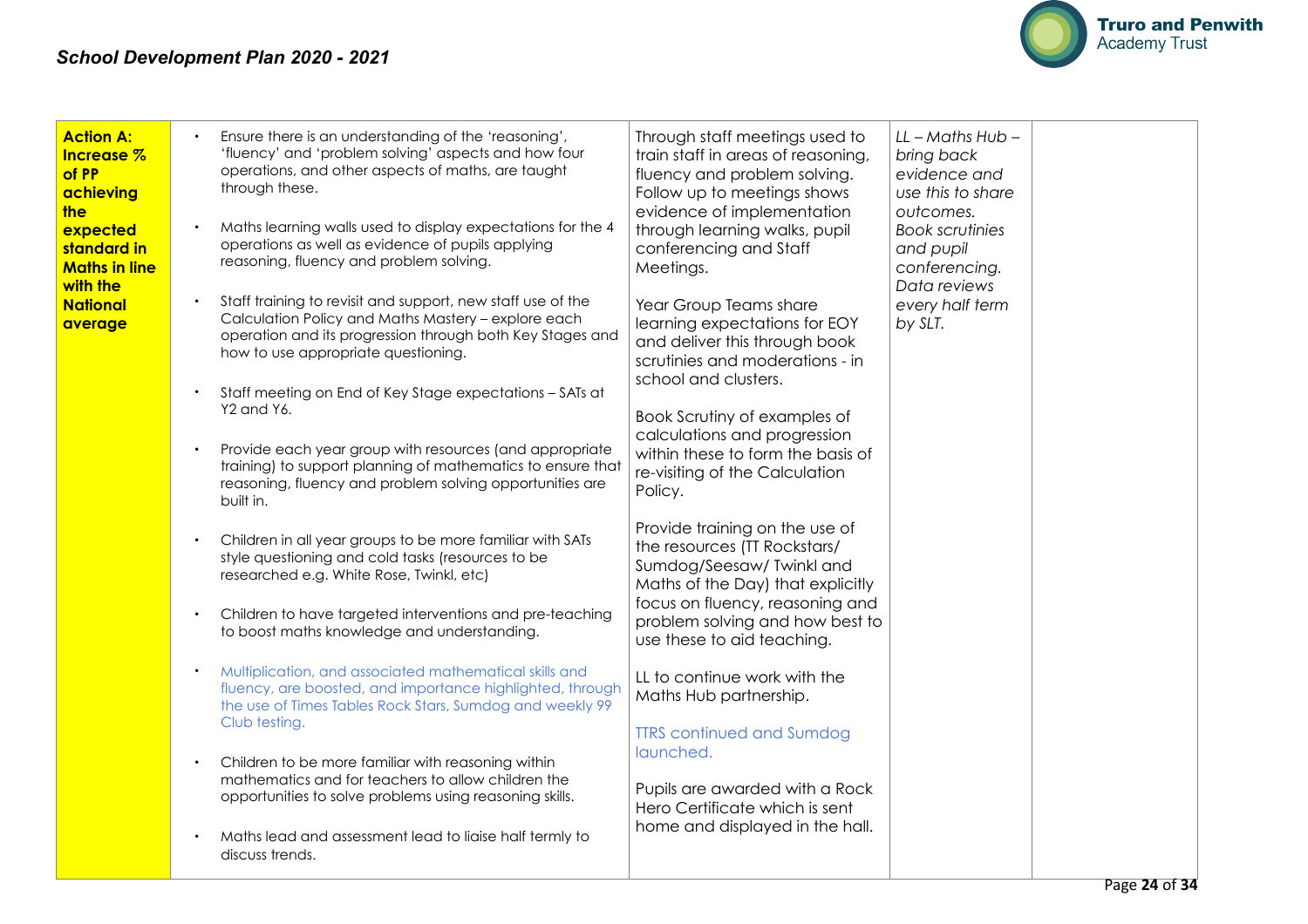

| <b>Action B:</b><br>Increase %<br>of children<br>getting .3 in<br><b>EYFS</b>                                            | Use of daily and weekly assessment and half termly<br>$\bullet$<br>testing to ensure that off track children make<br>accelerated progress to get them back on track.<br>Monitor impact of intervention and adapt<br>accordingly.<br>EYFS to use Number Sense Interventions and CPD for<br>staff around how the target is taught.<br>Children to have targeted interventions and pre-<br>teaching to boost maths knowledge and<br>understanding.<br>EYFS and Maths Leads to Ilase half termly to discuss<br>trends. | Targeted bespoke interventions.<br>Look at trends as to why children<br>are off track.<br>EYFS maths will be inline with<br>National. | Half termly<br>assessments<br>leaders and KM/<br>LL/HS to look at<br>results to ensure<br>children are<br>attaining and<br>progressing at<br>an accelerated<br>progress to get<br>back on track. |
|--------------------------------------------------------------------------------------------------------------------------|--------------------------------------------------------------------------------------------------------------------------------------------------------------------------------------------------------------------------------------------------------------------------------------------------------------------------------------------------------------------------------------------------------------------------------------------------------------------------------------------------------------------|---------------------------------------------------------------------------------------------------------------------------------------|--------------------------------------------------------------------------------------------------------------------------------------------------------------------------------------------------|
| <b>Action c:</b><br><b>Target</b><br>children at:<br><b>Phase 1 - 1.2</b><br><b>Phase 2 -3.2</b><br><b>Phase 3 - 5.2</b> | Use of daily and weekly assessment and half termly<br>$\bullet$<br>testing to ensure that off track children make<br>accelerated progress to get them back on track.<br>Monitor impact of intervention and adapt<br>accordingly.<br>Use of pre-teach to build knowledge and skills<br>$\bullet$<br>across all maths tasks.<br>Mixed ability teaching across all year groups to<br>$\bullet$<br>support knowledge and confidence.                                                                                   | Targeted bespoke interventions.<br>Look at trends as to why children<br>are off track.                                                | Half termly<br>assessments<br>leaders and KM/<br>LL to look at<br>results to ensure<br>children are<br>attaining and<br>progressing at<br>an accelerated<br>progress to get<br>back on track.    |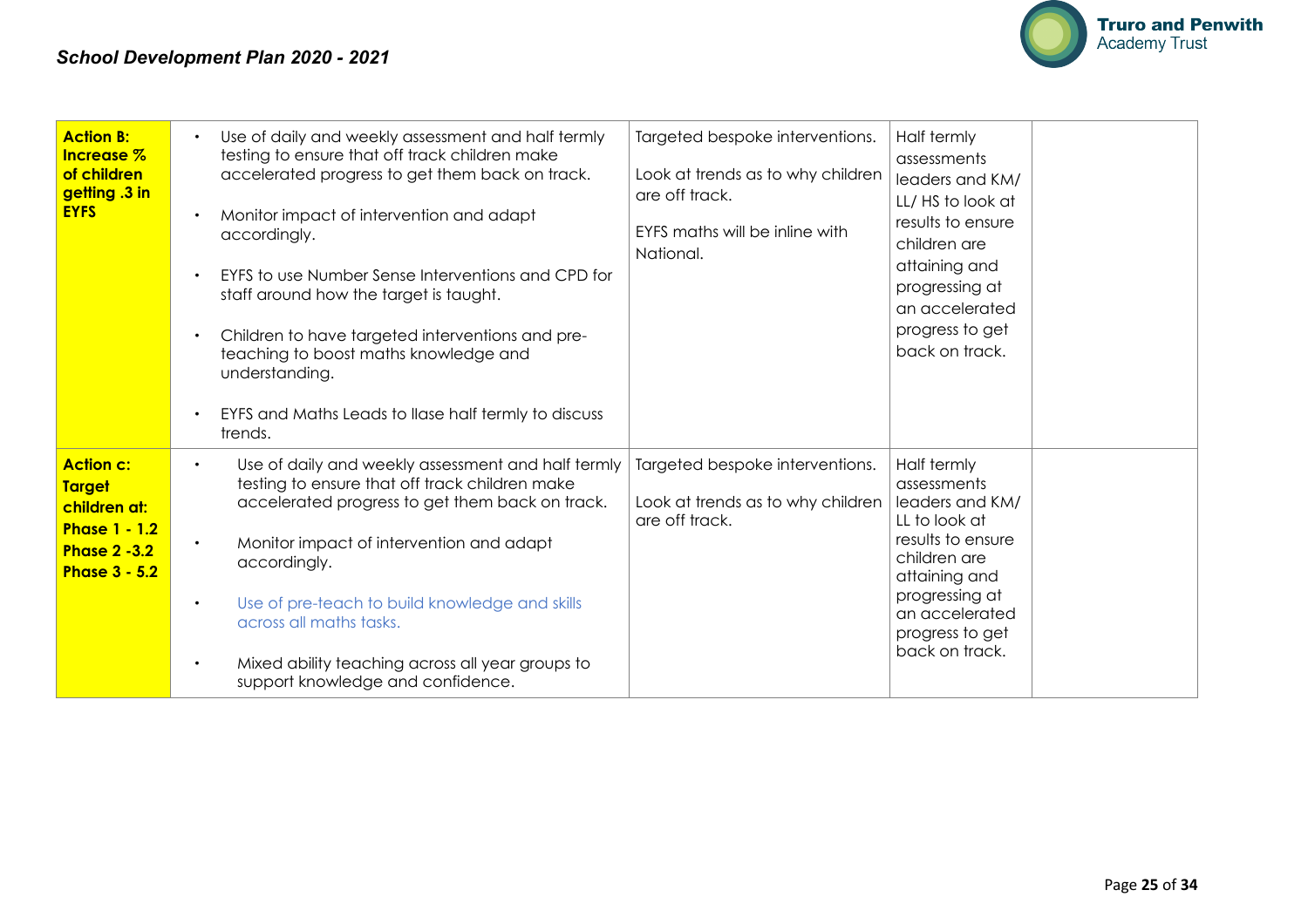

| <b>Action D: To</b><br>increase %<br>of children<br>getting<br><b>Greater</b><br><b>Depth</b> | Use of daily and weekly assessment and half termly<br>testing to ensure that off track children make<br>accelerated progress to get them back on track.<br>Monitor impact of intervention and pre-teaching<br>and adapt accordingly.<br>Setting appropriate challenge within the classroom<br>teaching outwards not upwards.<br>Use of whole school oracy strategy to build reasoning | Targeted bespoke interventions.<br>Look at trends as to why children<br>are off track.<br>Children can confidently and<br>articulately talk about their<br>maths knowledge and how they<br>used the Mastery Approach to<br>solve problems. | Half termly<br>assessments<br>leaders and KM/<br>ST/HS to look at<br>results to ensure<br>children are<br>attaining and<br>progressing at<br>an accelerated<br>progress to get<br>back on track. |
|-----------------------------------------------------------------------------------------------|---------------------------------------------------------------------------------------------------------------------------------------------------------------------------------------------------------------------------------------------------------------------------------------------------------------------------------------------------------------------------------------|--------------------------------------------------------------------------------------------------------------------------------------------------------------------------------------------------------------------------------------------|--------------------------------------------------------------------------------------------------------------------------------------------------------------------------------------------------|
|                                                                                               | skills.                                                                                                                                                                                                                                                                                                                                                                               |                                                                                                                                                                                                                                            | Pupil<br>conferencing by<br>Maths Lead.                                                                                                                                                          |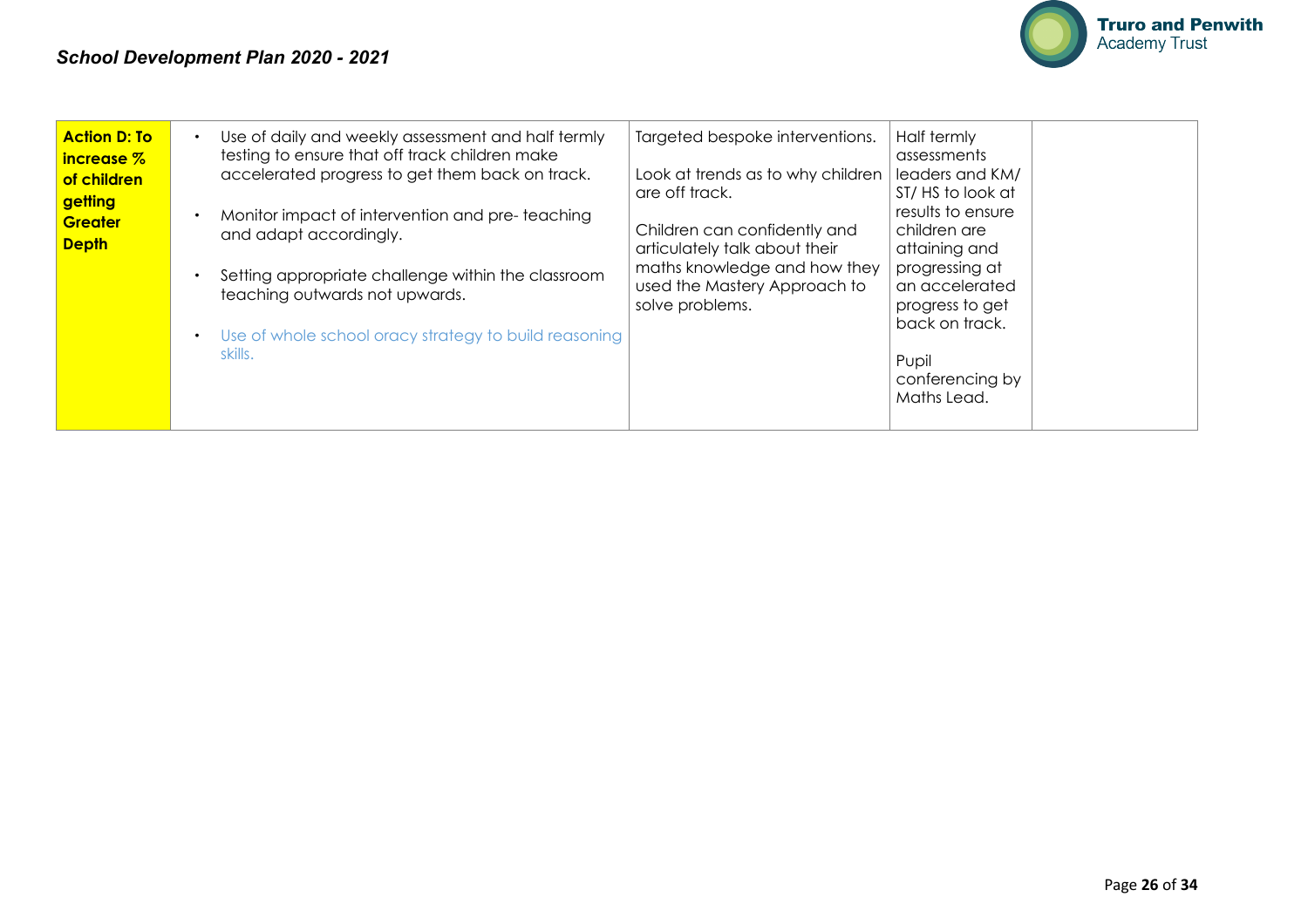

| <b>Action E:</b><br><b>Ensure</b><br>children<br>getting<br>expected is in<br>line with<br><b>National</b><br>average. | Ensure there is an understanding of the 'reasoning',<br>'fluency' and 'problem solving' aspects and how four<br>operations, and other aspects of maths, are taught through<br>these.<br>Maths learning walls used to display expectations for the 4<br>operations as well as evidence of pupils applying<br>reasoning, fluency and problem solving.<br>Staff training to revisit and support, new staff use of the<br>Calculation Policy and Maths Mastery - explore each<br>operation and its progression through both Key Stages and<br>how to use appropriate questioning.<br>Staff meeting on End of Key Stage expectations - SATs at Y2<br>and Y6.<br>Provide each year group with resources (and appropriate<br>training) to support planning of mathematics to ensure that<br>reasoning, fluency and problem solving opportunities are<br>built in.<br>Children in all year groups to be more familiar with SATs style<br>questioning and cold tasks (resources to be researched<br>e.g. White Rose, Twinkl, etc)<br>Children to have targeted interventions and pre-teaching<br>to boost maths knowledge and understanding.<br>Multiplication, and associated mathematical skills and<br>fluency, are boosted, and importance highlighted, through<br>the use of Times Tables Rock Stars, Sumdog and weekly 99<br>Club testing.<br>Children to be more familiar with reasoning within<br>mathematics and for teachers to allow children the<br>opportunities to solve problems using reasoning skills.<br>Maths lead and assessment lead to liaise half termly to<br>discuss trends. | Through staff meetings used to train<br>staff in areas of reasoning, fluency<br>and problem solving. Follow up to<br>meetings shows evidence of<br>implementation through learning<br>walks, pupil conferencing and Staff<br>Meetings.<br>Year Group Teams share learning<br>expectations for EOY and deliver<br>this through book scrutinies and<br>moderations - in school and clusters.<br>Book Scrutiny of examples of<br>calculations and progression within<br>these to form the basis of re-visiting<br>of the Calculation Policy.<br>Provide training on the use of the<br>resources (TT Rockstars/Sumdog/<br>Seesaw/ Twinkl and Maths of the<br>Day) that explicitly focus on fluency,<br>reasoning and problem solving and<br>how best to use these to aid<br>teaching.<br>LL to continue work with the Maths<br>Hub partnership.<br><b>TTRS</b> continued and Sumdog<br>launched.<br>Pupils are awarded with a Rock<br>Hero Certificate which is sent home<br>and displayed in the hall. | $LL$ – Maths Hub –<br>bring back<br>evidence and use<br>this to share<br>outcomes.<br><b>Book scrutinies</b><br>and pupil<br>conferencing.<br>Data reviews<br>every half term by<br>SLT. |  |
|------------------------------------------------------------------------------------------------------------------------|----------------------------------------------------------------------------------------------------------------------------------------------------------------------------------------------------------------------------------------------------------------------------------------------------------------------------------------------------------------------------------------------------------------------------------------------------------------------------------------------------------------------------------------------------------------------------------------------------------------------------------------------------------------------------------------------------------------------------------------------------------------------------------------------------------------------------------------------------------------------------------------------------------------------------------------------------------------------------------------------------------------------------------------------------------------------------------------------------------------------------------------------------------------------------------------------------------------------------------------------------------------------------------------------------------------------------------------------------------------------------------------------------------------------------------------------------------------------------------------------------------------------------------------------------------------------------------------------|-----------------------------------------------------------------------------------------------------------------------------------------------------------------------------------------------------------------------------------------------------------------------------------------------------------------------------------------------------------------------------------------------------------------------------------------------------------------------------------------------------------------------------------------------------------------------------------------------------------------------------------------------------------------------------------------------------------------------------------------------------------------------------------------------------------------------------------------------------------------------------------------------------------------------------------------------------------------------------------------------------|------------------------------------------------------------------------------------------------------------------------------------------------------------------------------------------|--|
|------------------------------------------------------------------------------------------------------------------------|----------------------------------------------------------------------------------------------------------------------------------------------------------------------------------------------------------------------------------------------------------------------------------------------------------------------------------------------------------------------------------------------------------------------------------------------------------------------------------------------------------------------------------------------------------------------------------------------------------------------------------------------------------------------------------------------------------------------------------------------------------------------------------------------------------------------------------------------------------------------------------------------------------------------------------------------------------------------------------------------------------------------------------------------------------------------------------------------------------------------------------------------------------------------------------------------------------------------------------------------------------------------------------------------------------------------------------------------------------------------------------------------------------------------------------------------------------------------------------------------------------------------------------------------------------------------------------------------|-----------------------------------------------------------------------------------------------------------------------------------------------------------------------------------------------------------------------------------------------------------------------------------------------------------------------------------------------------------------------------------------------------------------------------------------------------------------------------------------------------------------------------------------------------------------------------------------------------------------------------------------------------------------------------------------------------------------------------------------------------------------------------------------------------------------------------------------------------------------------------------------------------------------------------------------------------------------------------------------------------|------------------------------------------------------------------------------------------------------------------------------------------------------------------------------------------|--|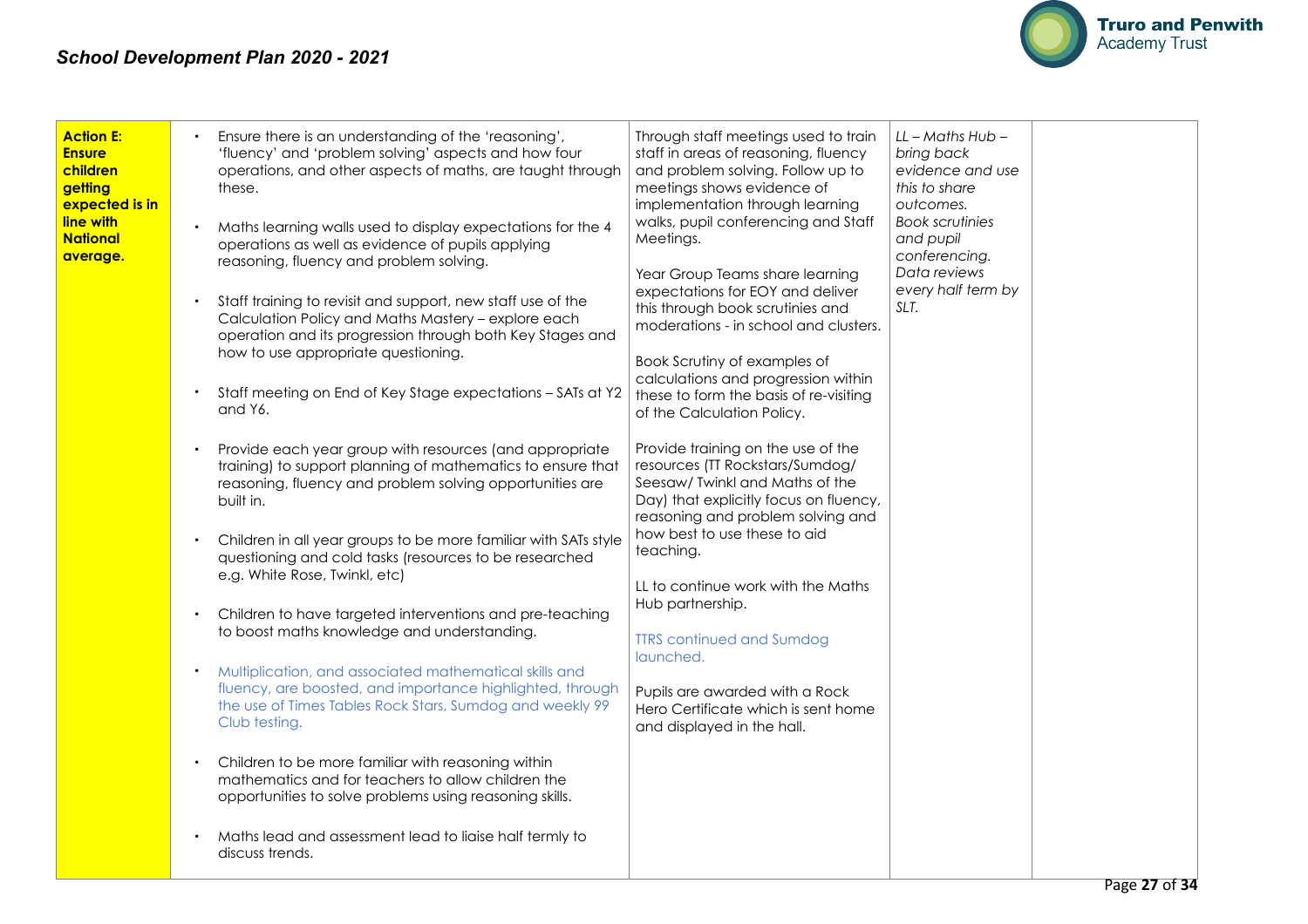

| <b>Action F: To</b><br>embed the 3<br>Is across the<br>school. | Ensure there is staff understanding of the 'reasoning',<br>'fluency' and 'problem solving' aspects and how<br>four operations, and other aspects of maths, are<br>taught through these.<br>Maths learning walls used to display expectations for<br>the 4 operations as well as evidence of pupils<br>applying reasoning, fluency and problem solving.<br>Staff training to revisit and support, new staff use of<br>the Calculation Policy and Maths Mastery - explore<br>each operation and its progression through both Key<br>Stages and how to use appropriate questioning.<br>Staff meeting on End of Key Stage expectations -<br>$\bullet$<br>SATs at Y2 and Y6.<br>Provide each year group with resources (and<br>appropriate training) to support planning of<br>mathematics to ensure that reasoning, fluency and<br>problem solving opportunities are built in.<br>Bespoke lessons across all Key Stages with resources<br>used to aide lesson design.<br>Consistency across phases and whole school with<br>evidence of 'Do it, Secure it and Deepen it'.<br>Children to be more familiar with reasoning within<br>$\bullet$<br>mathematics and for teachers to allow children the<br>opportunities to solve problems using reasoning skills.<br>Use of whole school oracy strategy to build reasoning<br>$\bullet$<br>skills.<br>Use of Mathsnav as curriculum mapping tool.<br>$\bullet$ | Through staff meetings used to<br>train staff in areas of reasoning,<br>fluency and problem solving.<br>Follow up to meetings shows<br>evidence of implementation<br>through learning walks, pupil<br>conferencing and Staff<br>Meetings.<br>Year Group Teams share<br>learning expectations for EOY<br>and deliver this through book<br>scrutinies and moderations - in<br>school and clusters.<br>Book Scrutiny of examples of<br>calculations and progression<br>within these to form the basis of<br>re-visiting of the Calculation<br>Policy.<br>Provide training on the use of<br>the resources (TT Rockstars/<br>Sumdog/Twinkl and Maths of the<br>Day) that explicitly focus on<br>fluency, reasoning and problem<br>solving and how best to use<br>these to aid teaching. | <b>Book scrutinies</b><br>and pupil<br>conferencing.<br>Monitoring of<br>maths books<br>during PPA<br>sessions to<br>ensure<br>consistency and<br>coverage across<br>phases. |  |
|----------------------------------------------------------------|--------------------------------------------------------------------------------------------------------------------------------------------------------------------------------------------------------------------------------------------------------------------------------------------------------------------------------------------------------------------------------------------------------------------------------------------------------------------------------------------------------------------------------------------------------------------------------------------------------------------------------------------------------------------------------------------------------------------------------------------------------------------------------------------------------------------------------------------------------------------------------------------------------------------------------------------------------------------------------------------------------------------------------------------------------------------------------------------------------------------------------------------------------------------------------------------------------------------------------------------------------------------------------------------------------------------------------------------------------------------------------------------------------|------------------------------------------------------------------------------------------------------------------------------------------------------------------------------------------------------------------------------------------------------------------------------------------------------------------------------------------------------------------------------------------------------------------------------------------------------------------------------------------------------------------------------------------------------------------------------------------------------------------------------------------------------------------------------------------------------------------------------------------------------------------------------------|------------------------------------------------------------------------------------------------------------------------------------------------------------------------------|--|
|                                                                |                                                                                                                                                                                                                                                                                                                                                                                                                                                                                                                                                                                                                                                                                                                                                                                                                                                                                                                                                                                                                                                                                                                                                                                                                                                                                                                                                                                                        |                                                                                                                                                                                                                                                                                                                                                                                                                                                                                                                                                                                                                                                                                                                                                                                    |                                                                                                                                                                              |  |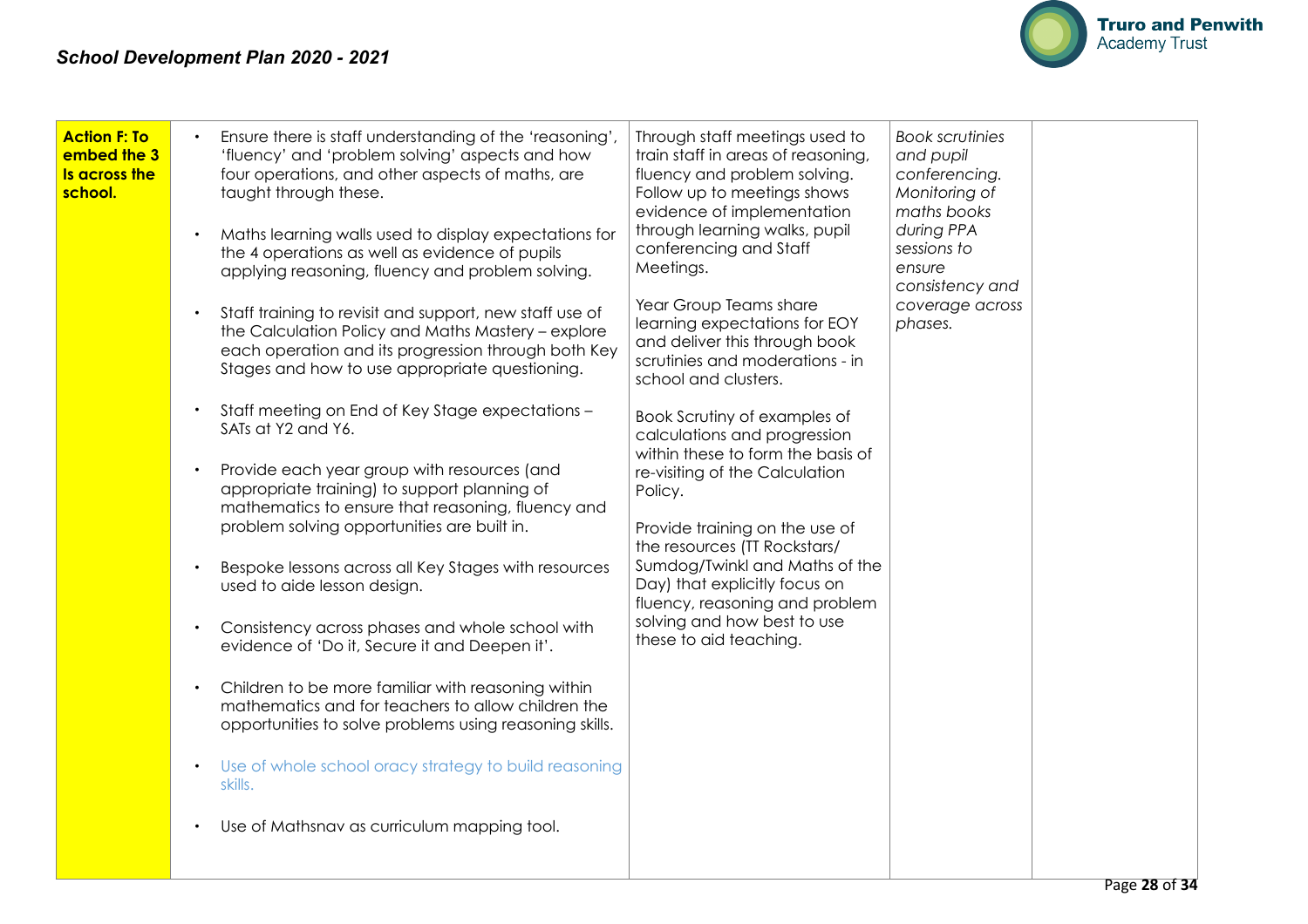

#### **Long Term Planning ~ 3 Year Overview**

- We will increase the percentage of PP achieving the expected standard against the national average.
- Ensure there is an increase in the children achieving .3 in EYFS.
- There will be an increase in the children achieving Greater Depth.
- Ensure that the children who get expected standard are inline with that of the national figure.
- Oracy focus linked to whole school strategy to build reasoning skills and understanding.

| <b>Subject Development Planning 2020 - 2021</b><br><b>Early Years</b> |  |                   |       |                                                                     |  |
|-----------------------------------------------------------------------|--|-------------------|-------|---------------------------------------------------------------------|--|
|                                                                       |  |                   |       |                                                                     |  |
| Implementatio Impact<br>$\mathsf{n}$                                  |  | <b>Monitoring</b> | When? | <b>Evaluation narrative</b><br>(different colours for each<br>term) |  |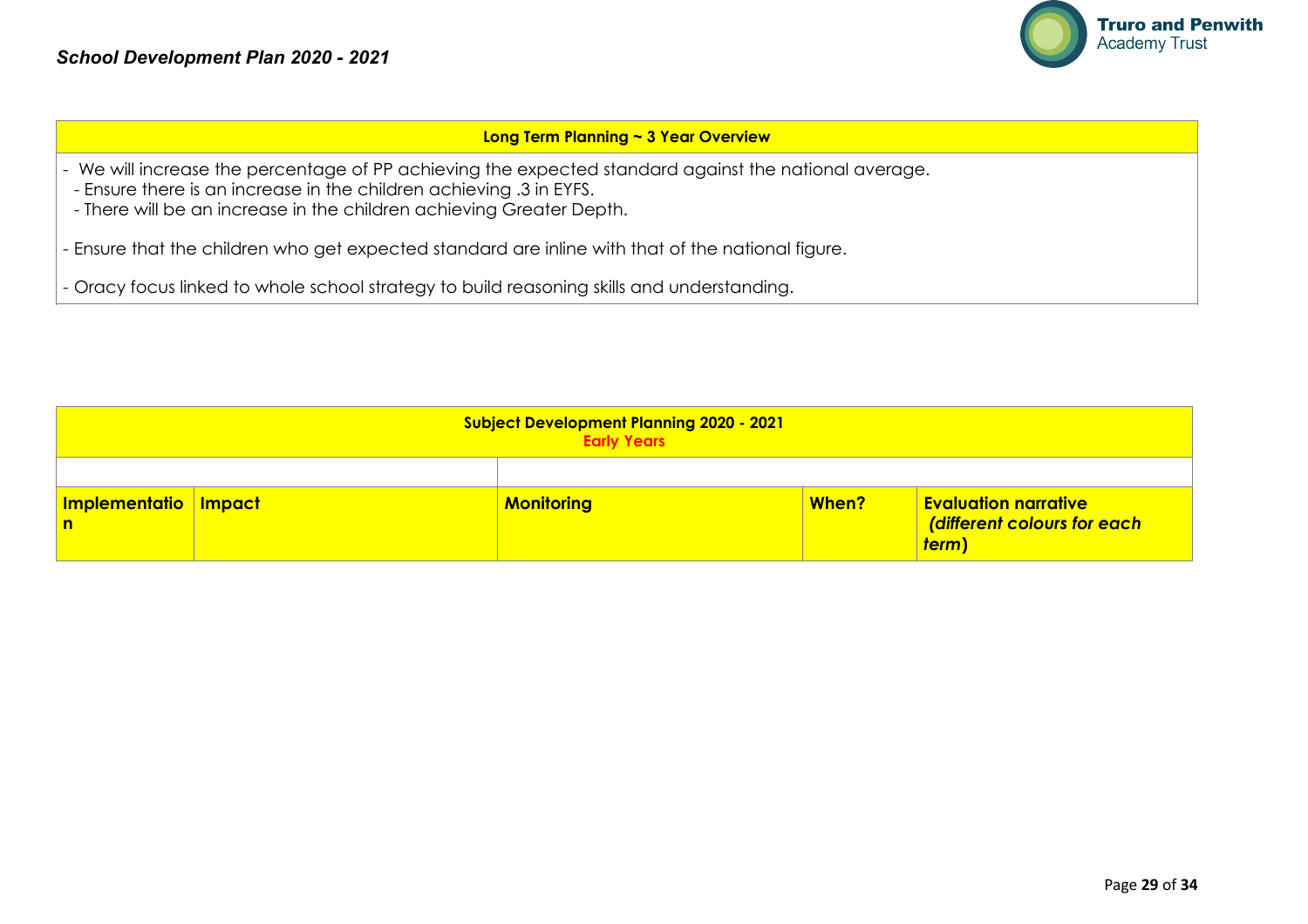

| <b>Provide a 'free</b><br>flow' learning<br>environment<br>that enables<br>specific<br>teaching and<br>experiences to<br>meet every<br>child's<br>developmenta<br>I stage | Accurate assessment which will allow<br>targeted teaching and intervention to<br>enable good progress<br>Children will be meeting next steps<br>All identified groups will be making<br>good progress<br>SEND support documents will be being<br>actively used by all staff<br>All staff will be up to date with specific<br>targets for children                                                                               | Pupil progress meetings - HS/SW/JN<br>every 6 weeks to ensure consistency in<br>teacher assessment and to provide a<br>baseline for identifying children's next<br>steps.<br>Groups identified and will be<br>monitored closely at data checkpoints<br>HS - children entering Reception at<br>30-50e/d; SEND; Autumn and Spring<br>born and Girls.               | 21st October<br>16th<br>December<br>10th February<br>31st March<br>19th May<br>23rd June<br>21st July |  |
|---------------------------------------------------------------------------------------------------------------------------------------------------------------------------|---------------------------------------------------------------------------------------------------------------------------------------------------------------------------------------------------------------------------------------------------------------------------------------------------------------------------------------------------------------------------------------------------------------------------------|------------------------------------------------------------------------------------------------------------------------------------------------------------------------------------------------------------------------------------------------------------------------------------------------------------------------------------------------------------------|-------------------------------------------------------------------------------------------------------|--|
|                                                                                                                                                                           | Children's wellbeing and involvement<br>will be high.<br>Children will be making good progress<br>and meeting next steps.<br>All children will be actively engaged in<br>learning and accessing opportunities<br>that develop their individual next steps.<br>Children's wellbeing and involvement<br>will be high. Wide range of activities<br>available.<br>All staff will be actively engaged with<br>children at all times. | Plan specific key group daily inputs as<br>a team HS/SW/JN Groups to be<br>organised by developmental stage<br>not age and to focus on key skills.<br>Children can be moved according to<br>their progress made.<br>Plan continuous provision as a team<br>HS/SW/JN to ensure clear progression<br>of skills and challenges across the<br>environment every day. | Every<br>Wednesday<br>in PPA                                                                          |  |
|                                                                                                                                                                           | Every child will have numerous<br>observations which will enable<br>accurate assessment of the 'whole'<br>child                                                                                                                                                                                                                                                                                                                 | All staff to observe children daily and<br>identify next steps - recorded on<br>Tapestry and planning sheet.                                                                                                                                                                                                                                                     | Daily                                                                                                 |  |
|                                                                                                                                                                           | Staff will be confident to support all<br>stages of development                                                                                                                                                                                                                                                                                                                                                                 | Staff to spend time in each area of the<br>environment to ensure sound<br>knowledge and understanding of<br>each developmental stage.                                                                                                                                                                                                                            | Weekly rota                                                                                           |  |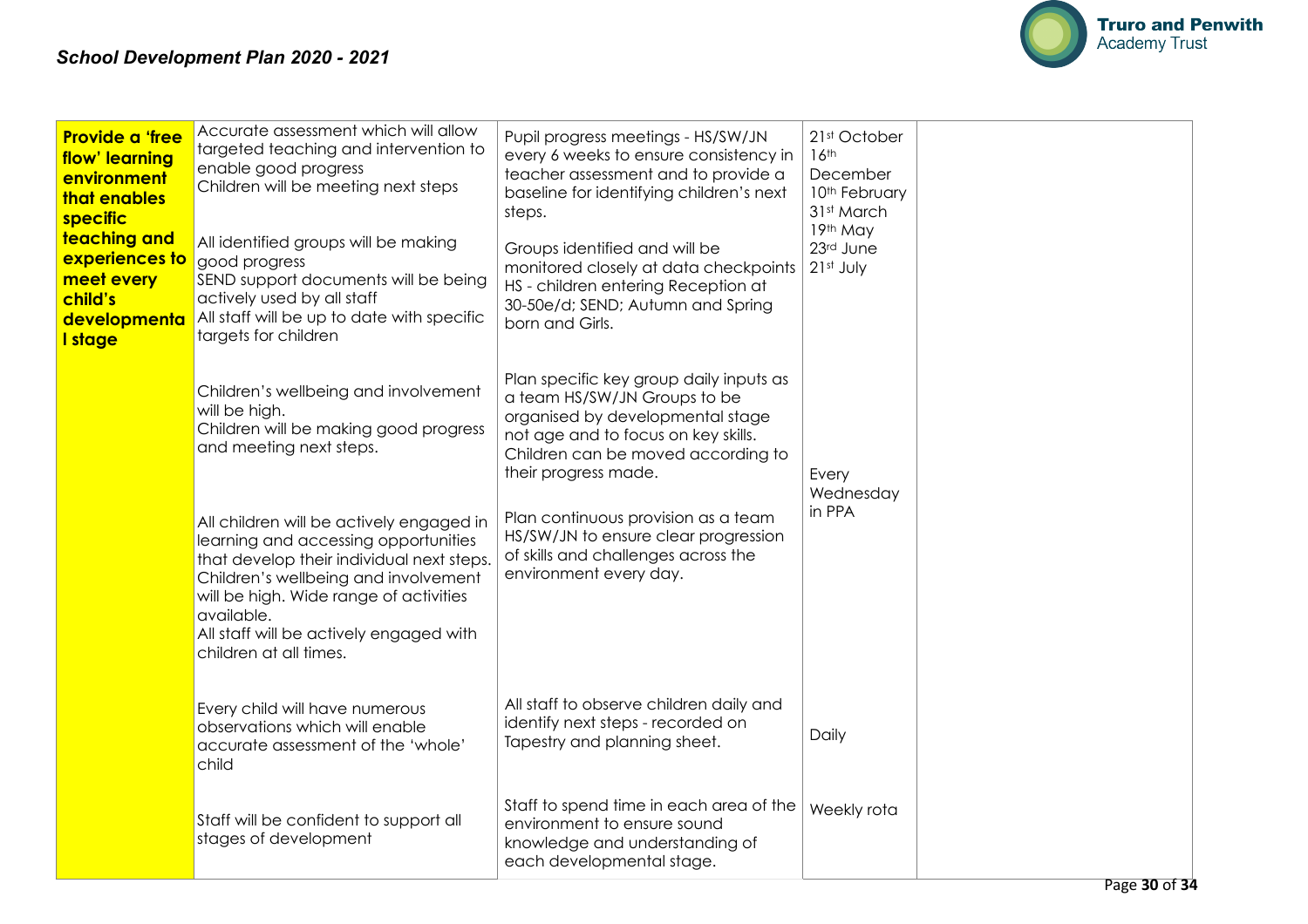

| Provide an<br>enriched<br>outdoor                                                               | All children will have equal<br>opportunities to access outdoor<br>learning | Mixed developmental stage groups of<br>children - one group per day being<br>taught in the outdoor environment.                                                                                                              | Daily rota                   |  |
|-------------------------------------------------------------------------------------------------|-----------------------------------------------------------------------------|------------------------------------------------------------------------------------------------------------------------------------------------------------------------------------------------------------------------------|------------------------------|--|
| <b>learning</b><br>environment<br>that helps<br>support the<br>individual next<br>steps for ALL | Clear link between indoor and<br>outdoor provision                          | Plan outdoor learning as a team HS,<br>NE, SW, JN to ensure next steps are<br>being supported outside and learning<br>challenges match the expectations of<br>those inside.                                                  | Every<br>Wednesday<br>in PPA |  |
| children                                                                                        | Staff will be confident at supporting<br>and delivering outdoor learning    | Develop staff knowledge of how<br>children learn outside - weekly staff<br>'webinar' sessions to be planned by<br>NE - video clips, reading and<br>observations of effective practice.<br>Half termly professional book club | October/<br>November<br>2020 |  |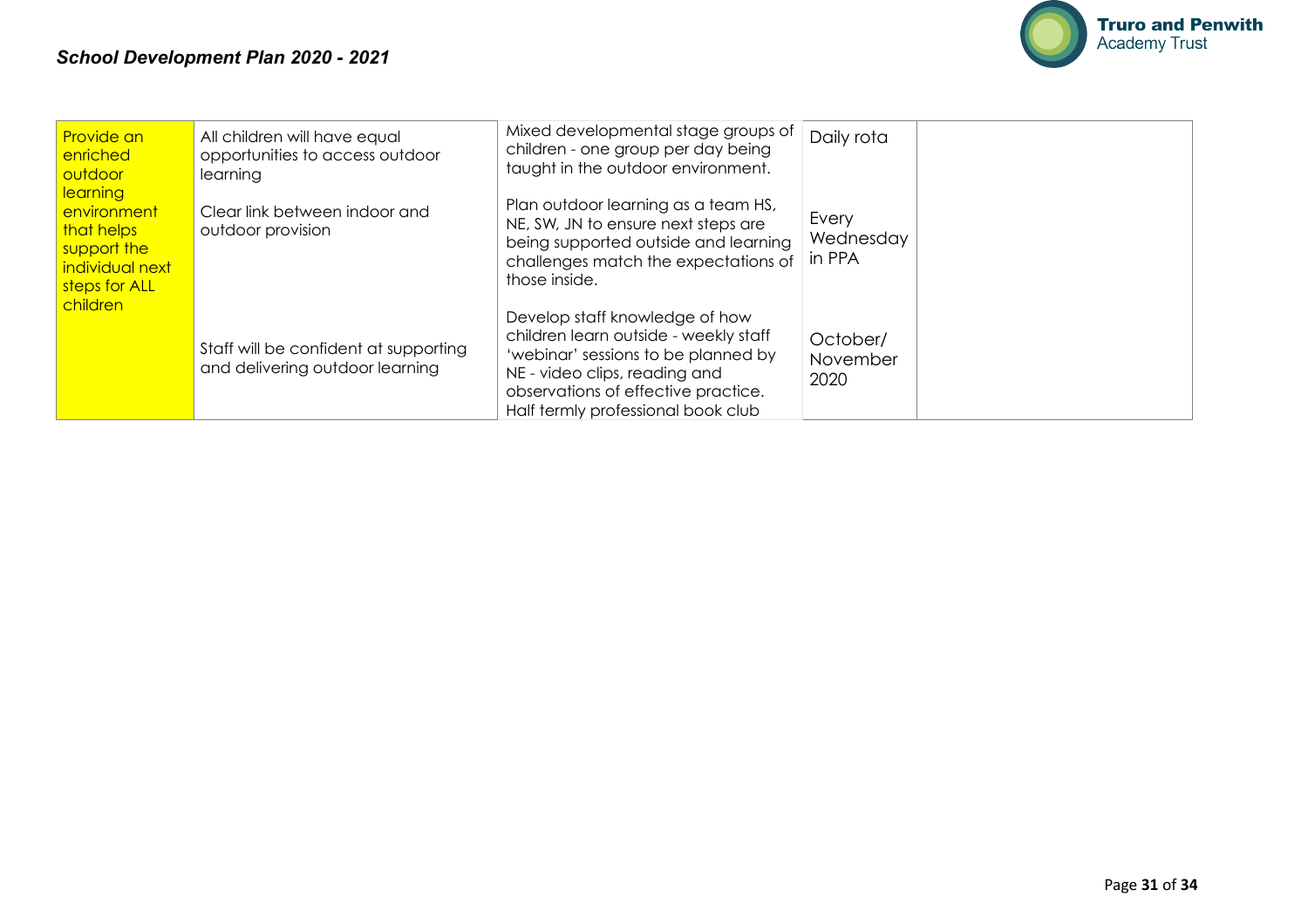

| Provide a<br>language rich<br>learning<br>environment<br>that enables<br>oracy skills to be<br>specifically<br>taught,<br>practiced and<br>deepened | Clear understanding of strengths and<br>areas of development for Oracy                                                                                            | Audit current provision with the<br>support of the Oracy working group to<br>identify strengths and areas of<br>development.                                                                                                                                                  | 9th<br>October              |  |
|-----------------------------------------------------------------------------------------------------------------------------------------------------|-------------------------------------------------------------------------------------------------------------------------------------------------------------------|-------------------------------------------------------------------------------------------------------------------------------------------------------------------------------------------------------------------------------------------------------------------------------|-----------------------------|--|
|                                                                                                                                                     | Enables "oracy' to be a main focus in<br>planning                                                                                                                 | Include 'Oracy opportunities' on to<br>ALL planning proformas (inputs,<br>continuous provision and outdoor<br>learning) to enable staff to actively<br>plan.                                                                                                                  | 19 <sub>th</sub><br>October |  |
|                                                                                                                                                     | Staff will model outstanding oracy skills<br>Staff will be confident in developing<br>oracy skills in children<br>Staff will understand how oracy is<br>developed | Develop staff knowledge and<br>confidence in how to support children<br>in developing their Oracy skills - weekly<br>'webinar' sessions planned by HS -<br>video clips, professional reading and<br>observations of effective practice.<br>Half termly professional book club | January<br>2021             |  |
|                                                                                                                                                     | Enable parents to be confident in<br>supporting their child at home<br>High parental engagement                                                                   | Develop parent's knowledge and<br>confidence in supporting their child<br>Oracy skills at home - HS to research<br>online materials that can be added to<br>Tapestry, videos of staff modelling<br>effective practice, staff reading<br>stories                               | January<br>2021             |  |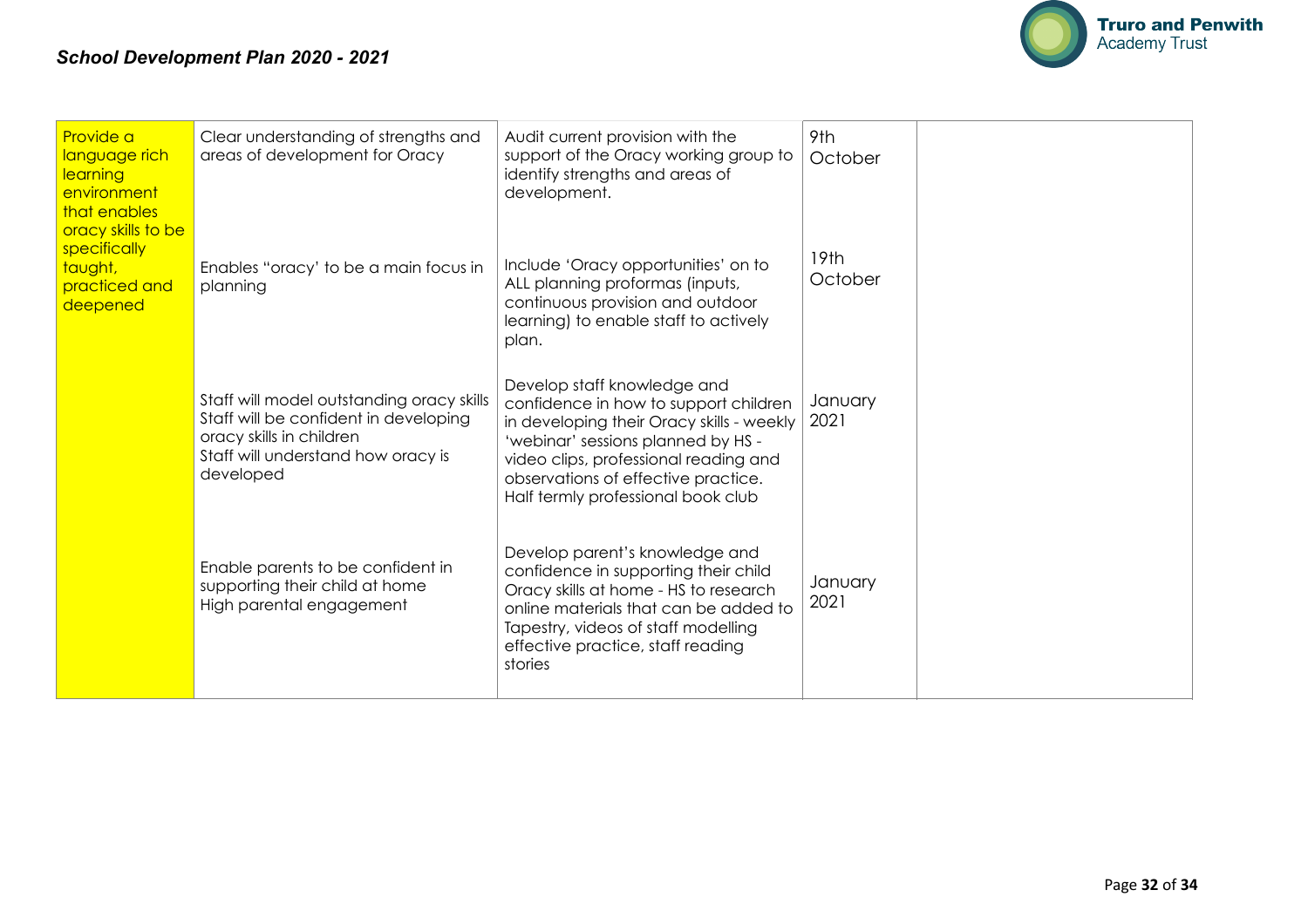

| Provide<br>opportunities for<br><b>Reading and</b><br>Writing skills to<br>be taught,<br>practiced and<br>deepened                                                                                                                                                                                                                                                                                                        | Clear understanding of strengths and<br>areas for development.                         | EYFS and Phase 1 staff to meet and<br>audit approaches currently in place to<br>teach Reading and Writing.                                                             | 5th<br>October    |  |  |  |  |
|---------------------------------------------------------------------------------------------------------------------------------------------------------------------------------------------------------------------------------------------------------------------------------------------------------------------------------------------------------------------------------------------------------------------------|----------------------------------------------------------------------------------------|------------------------------------------------------------------------------------------------------------------------------------------------------------------------|-------------------|--|--|--|--|
|                                                                                                                                                                                                                                                                                                                                                                                                                           | Accurate knowledge to ensure best<br>quality teaching is being<br>implemented.         | EYFS and Phase 1 to research current<br>best practice. HS/ST                                                                                                           | October<br>2020   |  |  |  |  |
|                                                                                                                                                                                                                                                                                                                                                                                                                           | Clear, agreed approach which<br>enables consistency in teaching<br>across both phases. | EYFS and Phase 1 to write a Literacy<br>teaching policy to ensure continuity<br>across the two phases that will also<br>include links to the Oracy framework.<br>HS/ST | October<br>2020   |  |  |  |  |
| <b>Ensure</b><br>allocated<br>funding enables<br>good or better<br>progress                                                                                                                                                                                                                                                                                                                                               | Dates of future meetings on calendar<br>Clear tracking system                          | Arrange monthly finance meeting with<br>TPAT to discuss spend, future spends<br>and all income HS<br>Create a system to monitor additional                             | September<br>2020 |  |  |  |  |
|                                                                                                                                                                                                                                                                                                                                                                                                                           |                                                                                        | funding paid to Nursery HS                                                                                                                                             |                   |  |  |  |  |
| <b>Long Term</b><br>Planning $\sim$ 3<br><b>Year Overview</b>                                                                                                                                                                                                                                                                                                                                                             |                                                                                        |                                                                                                                                                                        |                   |  |  |  |  |
| EYFS provision will be planned and engaging to meet the individual needs of all children<br>GLD will follow an upward trend<br>All children in EYFS will make good or better progress in all areas of learning from their on entry assessment<br>SEND children will make good progress from their starting points<br>Parental involvement and knowledge about how children learn will support children's learning at home |                                                                                        |                                                                                                                                                                        |                   |  |  |  |  |